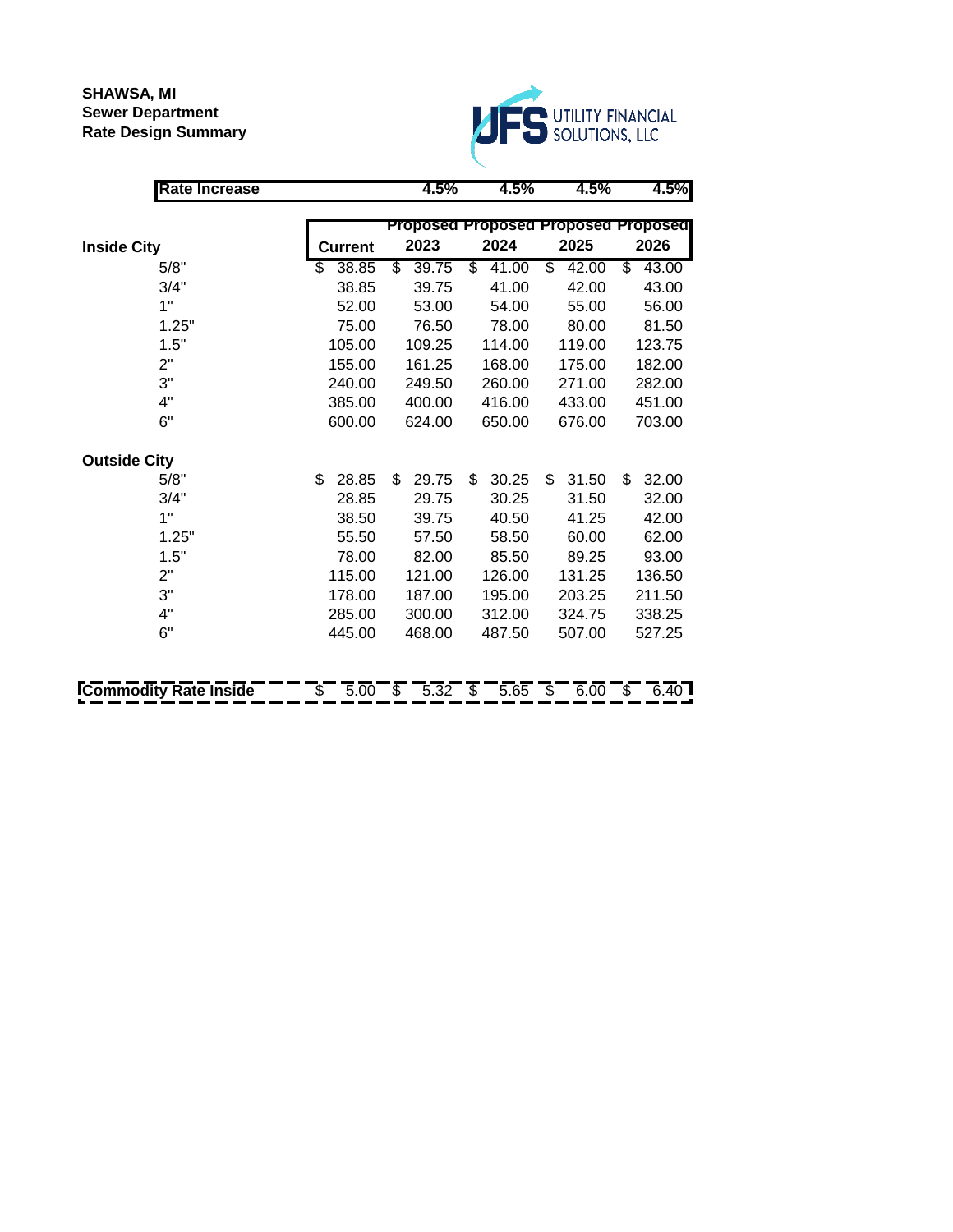# **Sewer Department Customer Impacts**

**Forecasted 2023 with 4.5% Proposed Rate Increase**

|                                      |                  |   | <b>INSIDE CITY</b>   |    |                   |                         |                   |                                             |    |                  |     | <b>OUTSIDE CITY</b>  |      |                   |
|--------------------------------------|------------------|---|----------------------|----|-------------------|-------------------------|-------------------|---------------------------------------------|----|------------------|-----|----------------------|------|-------------------|
| 5/8"                                 | Current<br>Rates |   | <b>COS</b><br>Charge |    | Proposed<br>Rates |                         |                   | 5/8"                                        |    | Current<br>Rates |     | <b>COS</b><br>Charge |      | Proposed<br>Rates |
| <b>Customer Service Charge</b>       | 38.85            | S | 37.55                | -S | 39.75             |                         |                   | <b>Customer Service Charge</b>              |    | 28.85            | S   | 38.99                |      | 29.75             |
| <b>Commodity Rate</b>                | \$<br>5.000 S    |   | $5.243$ \$           |    | 5.320             |                         |                   | <b>Commodity Rate</b>                       | S  | 5.000            | S   | 5.243                | S    | 5.320             |
| <b>Monthly Usage Level in</b><br>CCF | Current<br>Rates |   | <b>COS</b><br>Charge |    | Proposed<br>Rates | <b>Dollar</b><br>Impact | Percent<br>Change | <b>Monthly Usage Level in</b><br><b>CCF</b> |    | Current<br>Rates |     | <b>COS</b><br>Charge |      | Proposed<br>Rates |
| 5                                    | 63.85 \$         |   | 63.77                |    | 66.35             | 2.50                    | 3.92%             | 5                                           |    | 53.85            |     | 65.21                |      | 56.35             |
|                                      | 73.85 \$         |   | $74.25$ \$           |    | 76.99             | 3.14                    | 4.25%             |                                             |    | 63.85            | \$. | 75.69                | - S  | 66.99             |
| 9                                    | 83.85 \$         |   | 84.74 \$             |    | 87.63             | 3.78                    | 4.51%             | 9                                           |    | 73.85            | \$. | 86.18                | -S   | 77.63             |
| 12                                   | \$<br>98.85 \$   |   | $100.47$ \$          |    | 103.59            | 4.74                    | 4.80%             | 12                                          | s  | 88.85            | \$. | 101.91               | - \$ | 93.59             |
| 15                                   | \$<br>113.85 \$  |   | 116.20 \$            |    | 119.55            | 5.70                    | 5.01%             | 15                                          | S. | 103.85           | \$. | 117.64               | S    | 109.55            |

| 3/4"                                                    | Current<br>Rates | COS<br>Charge  | Proposed<br>Rates | 3/4"                                             | Current<br>Rates | COS<br>Charge       | Proposed<br>Rates |
|---------------------------------------------------------|------------------|----------------|-------------------|--------------------------------------------------|------------------|---------------------|-------------------|
| <b>Customer Service Charge</b><br><b>Commodity Rate</b> | 38.85<br>5.000   | 38.99<br>5.243 | 39.75<br>5.320    | <b>Customer Service Charge</b><br>Commoditv Rate | 28.85<br>5.000   | 38.99<br>$5.243$ \$ | 29.75<br>5.320    |

| <b>Monthly Usage Level in</b><br><b>CCF</b> | Current<br>Rates | cos<br>Charge | Proposed<br>Rates | Dollar<br>Impact | Percent<br>Change |
|---------------------------------------------|------------------|---------------|-------------------|------------------|-------------------|
|                                             | 63.85            | 65.21         | 66.35             | 2.50             | 3.92%             |
|                                             | 73.85            | 75.69         | 76.99             | 3.14             | 4.25%             |
| $\Omega$                                    | 83.85            | 86.18         | 87.63             | 3.78             | 4.51%             |
| 12                                          | 98.85            | 101.91        | 103.59            | 4.74             | 4.80%             |
| 15                                          | 13.85            | 117.64        | 119.55            | 5.70             | 5.01%             |

| 1"                             |    | Current<br>Rates |      | cos<br>Charge |      | Proposed<br>Rates |
|--------------------------------|----|------------------|------|---------------|------|-------------------|
| <b>Customer Service Charge</b> | S. | 52.00            | - \$ | 38.99         | - \$ | 53.00             |
| <b>Commodity Rate</b>          |    | 5.000            | - \$ | 5.243         |      | 5.320             |

| <b>Monthly Usage Level in</b> | Current | COS    | Proposed | Dollar | Percent | <b>Monthly Usage Level in</b> | Current | cos       | Proposed | <b>Dollar</b> | Percent |
|-------------------------------|---------|--------|----------|--------|---------|-------------------------------|---------|-----------|----------|---------------|---------|
| <b>CCF</b>                    | Rates   | Charge | Rates    | Impact | Change  | CCF                           | Rates   | Charge    | Rates    | Impact        | Change  |
|                               | 77.00   | 65.21  | 79.60    | 2.60   | 3.38%   |                               | 63.50   | 65.21     | 66.35    | 2.85          | 4.49%   |
| 10                            | 102.00  | 91.42  | 106.20   | 4.20   | 4.12%   | 10                            | 88.50   | 91.42     | 92.95    | 4.45          | 5.03%   |
| 15                            | 127.00  | 117.64 | 132.80   | 5.80   | 4.57%   | 15                            | 113.50  | 117.64    | 119.55   | 6.05          | 5.33%   |
| 20                            | 152.00  | 143.85 | 159.40   | 7.40   | 4.87%   | 20                            | 138.50  | 143.85 \$ | 146.15   | 7.65          | 5.52%   |
| 25                            | 177.00  | 170.07 | 186.00   | 9.00   | 5.08%   | 25                            | 163.50  | 170.07    | 172.75   | 9.25          | 5.66%   |

| 1.5"                    | Current<br>Rates | COS<br>Charge | Proposed<br>Rates |
|-------------------------|------------------|---------------|-------------------|
| Customer Service Charge | 105.00           | 124.78 \$     | 109.25            |
| <b>Commodity Rate</b>   | 5.000            | 5.243         | 5.320             |

| <b>Monthly Usage Level in</b><br>CCF | Current<br>Rates |     | cos<br>Charge |     | <b>Proposed</b><br>Rates | <b>Dollar</b><br>Impact | Percent<br>Change |
|--------------------------------------|------------------|-----|---------------|-----|--------------------------|-------------------------|-------------------|
| 50                                   | 355.00           | \$. | 386.93        | \$. | 375.25                   | 20.25                   | 5.70%             |
| 60                                   | 405.00           | S   | 439.36        | \$. | 428.45                   | 23.45                   | 5.79%             |
| 70                                   | 455.00           |     | 491.79        | \$. | 481.65                   | 26.65                   | 5.86%             |
| 80                                   | 505.00           | S   | 544.22        | \$. | 534.85                   | 29.85                   | 5.91%             |
| 90                                   | 555.00           |     | 596.65        | \$. | 588.05                   | 33.05                   | 5.95%             |



|  | <b>INSIDE CITY</b>   |                   |  |                                |                  | <b>OUTSIDE CITY</b> |                          |
|--|----------------------|-------------------|--|--------------------------------|------------------|---------------------|--------------------------|
|  | <b>COS</b><br>Charge | Proposed<br>Rates |  | 5/8"                           | Current<br>Rates | COS<br>Charge       | <b>Proposed</b><br>Rates |
|  | 37.55                | 39.75             |  | <b>Customer Service Charge</b> | 28.85            | 38.99               | 29.75                    |
|  | 5.243                | 5.320             |  | <b>Commodity Rate</b>          | 5.000            | \$<br>5.243         | 5.320                    |

| sage Level in<br>:CF | Current<br>Rates | cos<br>Charge |     | <b>Proposed</b><br>Rates | Dollar<br>Impact | Percent<br>Change | <b>Monthly Usage Level in</b><br>CCF | Current<br>Rates | cos<br>Charge    | Proposed<br>Rates | <b>Dollar</b><br>Impact | Percent<br>Change |
|----------------------|------------------|---------------|-----|--------------------------|------------------|-------------------|--------------------------------------|------------------|------------------|-------------------|-------------------------|-------------------|
| 5                    | 63.85            | 63.77         |     | 66.35                    | 2.50             | 3.92%             |                                      | 53.85            | 65.21            | 56.35             | 2.50                    | 4.64%             |
|                      | 73.85            | 74.25         |     | 76.99                    | 3.14             | 4.25%             |                                      | 63.85            | 75.69            | 66.99             | 3.14                    | 4.92%             |
| 9                    | 83.85            | 84.74         | \$. | 87.63                    | 3.78             | 4.51%             |                                      | 73.85 \$         | 86.18            | 77.63             | 3.78                    | 5.12%             |
| 12                   | 98.85            | 100.47        |     | 103.59                   | 4.74             | 4.80%             |                                      | 88.85 \$         | 101.91           | 93.59             | 4.74                    | 5.33%             |
| 15                   | 113.85           | 116.20        |     | 119.55                   | 5.70             | 5.01%             | 15                                   |                  | 103.85 \$ 117.64 | 109.55            | 5.70                    | 5.49%             |

| /4"                    |   | Current<br>Rates |      | <b>COS</b><br>Charge |      | Proposed<br>Rates |
|------------------------|---|------------------|------|----------------------|------|-------------------|
| ustomer Service Charge |   | 28.85            | - \$ | 38.99                | - \$ | 29.75             |
| ommodity Rate          | s | 5.000            | \$.  | 5.243                | - \$ | 5.320             |

| sage Level in<br>:CF | Current<br>Rates | cos<br>Charge | Proposed<br>Rates | <b>Dollar</b><br>Impact | <b>Percent</b><br>Change | <b>Monthly Usage Level in</b><br>CCF | Current<br>Rates | COS<br>Charge        | Proposed<br>Rates | <b>Dollar</b><br>Impact | Percent<br>Change                          |
|----------------------|------------------|---------------|-------------------|-------------------------|--------------------------|--------------------------------------|------------------|----------------------|-------------------|-------------------------|--------------------------------------------|
| 5                    | 63.85            | 65.21         | 66.35             | 2.50                    | 3.92%                    |                                      | 53.85            | 65.21                | 56.35             | 2.50                    | 4.64%                                      |
|                      | 73.85            | 75.69         | 76.99             | 3.14                    | 4.25%                    |                                      | 63.85            | 75.69                | 66.99             | 3.14                    | 4.92%                                      |
| 9                    | 83.85            | 86.18         | 87.63             | 3.78                    | 4.51%                    |                                      | 73.85            | 86.18                | 77.63             | 3.78                    | 5.12%                                      |
| 12                   | 98.85            | 101.91        | 103.59            | 4.74                    | 4.80%                    |                                      | 88.85            | 101.91               | 93.59             | 4.74                    | 5.33%                                      |
| 15                   | 112 95           | 11761         | <b>110 EE</b>     | <b>5.70</b>             | E 010/                   | <b>15</b>                            |                  | $102$ OF $C$ $117c1$ | <b>100 55</b>     | <b>570</b>              | $E$ $A$ $\Omega$ <sup><math>O</math></sup> |

| sage Level in<br>:CF | Current<br>Rates | cos<br>Charge | Proposed<br>Rates | Dollar<br>Impact | Percent<br>Change | <b>Monthly Usage Level in</b><br>CCF | Current<br>Rates | <b>COS</b><br>Charge | Proposed<br>Rates | Dollar<br>Impact | Percent<br>Change |
|----------------------|------------------|---------------|-------------------|------------------|-------------------|--------------------------------------|------------------|----------------------|-------------------|------------------|-------------------|
| 5                    | 77.00            | 65.21         | 79.60             | 2.60             | 3.38%             |                                      | 63.50            | 65.21                | 66.35             | 2.85             | 4.49%             |
| 10                   | 102.00           | 91.42         | 106.20            | 4.20             | 4.12%             | 10                                   | 88.50            | 91.42                | 92.95             | 4.45             | 5.03%             |
| 15                   | 127.00           | 17.64         | 132.80            | 5.80             | 4.57%             | 15                                   | 113.50           | 117.64               | 119.55            | 6.05             | 5.33%             |
| 20                   | 152.00           | 143.85        | 159.40            | 7.40             | 4.87%             | 20                                   | 138.50           | 143.85               | 146.15            | 7.65             | 5.52%             |
| 25                   | 177.00           | 70.07         | 186.00            | 9.00             | 5.08%             | 25                                   | 163.50           | 170.07               | 172.75            | 9.25             | 5.66%             |

| 1.5"                           |
|--------------------------------|
| <b>Customer Service Charge</b> |
| Commodity Dota                 |

Ī

|                   |   | Current<br>Rates |      | cos<br>Charge |      | <b>Proposed</b><br>Rates |
|-------------------|---|------------------|------|---------------|------|--------------------------|
| er Service Charge | s | 78.00            |      | $$124.78$ \$  |      | 82.00                    |
| dity Rate         | S | 5.000            | - \$ | 5.243         | - \$ | 5.320                    |

| sage Level in<br>:CF | Current<br>Rates | cos<br>Charge | Proposed<br>Rates | <b>Dollar</b><br>Impact | Percent<br>Change | <b>Monthly Usage Level in</b><br>CCF | Current<br>Rates | COS<br>Charge    | Proposed<br>Rates | <b>Dollar</b><br>Impact | Percent<br><b>Change</b> |
|----------------------|------------------|---------------|-------------------|-------------------------|-------------------|--------------------------------------|------------------|------------------|-------------------|-------------------------|--------------------------|
| 50                   | 355.00           | 386.93        | 375.25            | 20.25                   | 5.70%             | 50                                   | 328.00           | 386.93           | 348.00            | 20.00                   |                          |
| 60                   | 405.00           | 439.36        | 428.45            | 23.45                   | 5.79%             | 60                                   | 378.00           | 439.36           | \$401.20          | 23.20                   |                          |
| 70                   | 455.00           | 491.79        | 481.65            | 26.65                   | 5.86%             | 70                                   | 428.00 \$        | 491.79 \$ 454.40 |                   | 26.40                   |                          |
| 80                   | 505.00           | 544.22        | 534.85            | 29.85                   | 5.91%             | 80                                   | 478.00 \$        | 544.22 \$ 507.60 |                   | 29.60                   |                          |
| 90                   | 555.00           | 596.65        | 588.05            | 33.05                   | 5.95%             | 90                                   | 528.00           | 596.65           | 560.80            | 32.80                   |                          |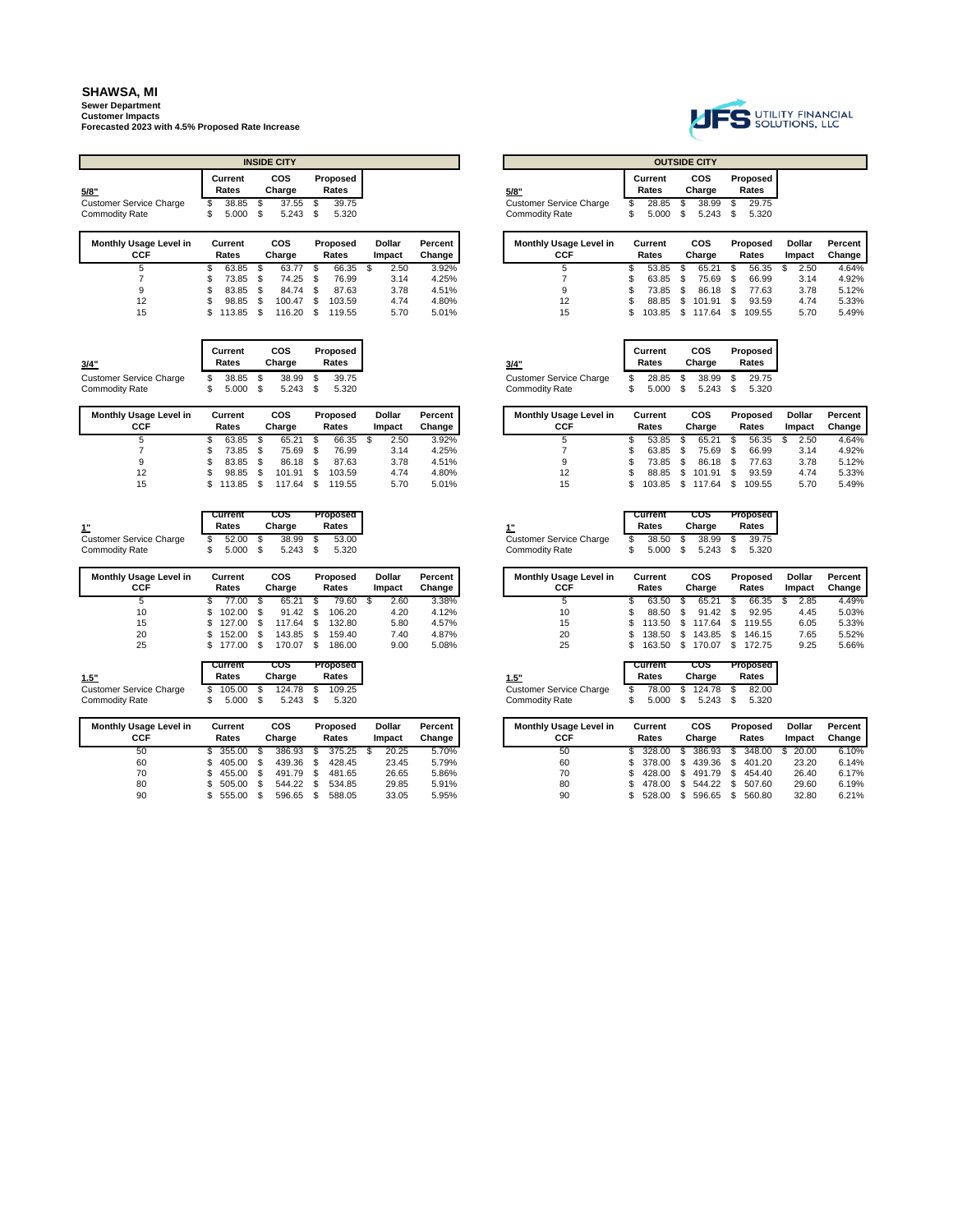|                                      | Current<br>Rates    | COS<br>Charge | Proposed<br>Rates |               |                |                                      | Current<br>Rates | cos<br>Charge | Proposed<br>Rates |
|--------------------------------------|---------------------|---------------|-------------------|---------------|----------------|--------------------------------------|------------------|---------------|-------------------|
| 2"<br><b>Customer Service Charge</b> | \$<br>155.00        | \$<br>233.96  | 161.25<br>\$      |               |                | 2"<br><b>Customer Service Charge</b> | \$<br>115.00     | \$<br>233.96  | 121.00<br>\$      |
| <b>Commodity Rate</b>                | \$<br>5.000         | \$<br>5.243   | \$<br>5.320       |               |                | <b>Commodity Rate</b>                | \$<br>5.000      | \$<br>5.243   | S<br>5.320        |
| Monthly Usage Level in               | Current             | COS           | Proposed          | <b>Dollar</b> | Percent        | Monthly Usage Level in               | Current          | COS           | Proposed          |
| <b>CCF</b>                           | Rates               | Charge        | Rates             | Impact        | Change         | <b>CCF</b>                           | Rates            | Charge        | Rates             |
| 60                                   | \$<br>455.00        | \$<br>548.54  | 480.45<br>\$      | -\$<br>25.45  | 5.59%          | 60                                   | \$<br>415.00     | \$<br>548.54  | 440.20<br>\$      |
| 70                                   | \$<br>505.00        | \$<br>600.97  | 533.65<br>\$      | 28.65         | 5.67%          | 70                                   | S<br>465.00      | \$<br>600.97  | \$<br>493.40      |
| 80                                   | \$<br>555.00        | S<br>653.40   | 586.85<br>\$      | 31.85         | 5.74%          | 80                                   | S<br>515.00      | S<br>653.40   | 546.60<br>S       |
| 90                                   | \$<br>605.00        | \$<br>705.83  | \$<br>640.05      | 35.05         | 5.79%          | 90                                   | 565.00<br>\$     | S<br>705.83   | S<br>599.80       |
| 100                                  | \$<br>655.00        | Ŝ.<br>758.26  | \$<br>693.25      | 38.25         | 5.84%          | 100                                  | 615.00           | \$<br>758.26  | \$<br>653.00      |
|                                      | Current             | cos           | Proposed          |               |                |                                      | Current          | cos           | Proposed          |
| 3"                                   | Rates               | Charge        | Rates             |               |                | 3"                                   | Rates            | Charge        | Rates             |
| <b>Customer Service Charge</b>       | \$<br>240.00        | \$<br>389.94  | \$<br>249.50      |               |                | <b>Customer Service Charge</b>       | \$<br>178.00     | \$<br>389.94  | \$<br>187.00      |
| <b>Commodity Rate</b>                | \$<br>5.000         | \$<br>5.243   | \$<br>5.320       |               |                | <b>Commodity Rate</b>                | \$<br>5.000      | \$<br>5.243   | \$<br>5.320       |
| Monthly Usage Level in               | Current             | <b>COS</b>    | Proposed          | <b>Dollar</b> | Percent        | Monthly Usage Level in               | Current          | <b>COS</b>    | Proposed          |
| <b>CCF</b>                           | Rates               | Charge        | Rates             | Impact        | Change         | <b>CCF</b>                           | Rates            | Charge        | Rates             |
| 70                                   | \$<br>590.00        | S<br>756.95   | 621.90<br>\$      | -S<br>31.90   | 5.41%          | 70                                   | S<br>528.00      | \$<br>756.95  | 559.40<br>S       |
| 80                                   | 640.00<br>\$        | \$<br>809.38  | \$<br>675.10      | 35.10         | 5.48%          | 80                                   | S<br>578.00      | \$<br>809.38  | S<br>612.60       |
| 90                                   | \$<br>690.00        | \$<br>861.81  | \$<br>728.30      | 38.30         | 5.55%          | 90                                   | S<br>628.00      | \$<br>861.81  | \$<br>665.80      |
| 100                                  | \$<br>740.00        | \$<br>914.24  | \$<br>781.50      | 41.50         | 5.61%          | 100                                  | S<br>678.00      | \$<br>914.24  | \$<br>719.00      |
| 110                                  | \$<br>790.00        | \$<br>966.67  | \$<br>834.70      | 44.70         | 5.66%          | 110                                  | Ś<br>728.00      | \$<br>966.67  | \$<br>772.20      |
|                                      | Current             | cos           | Proposed          |               |                |                                      | Current          | cos           | Proposed          |
| 4"                                   | Rates               | Charge        | Rates             |               |                | 4"                                   | Rates            | Charge        | Rates             |
| <b>Customer Service Charge</b>       | 385.00<br>\$        | S<br>779.88   | 400.00<br>\$      |               |                | <b>Customer Service Charge</b>       | 285.00           | \$<br>779.88  | 300.00<br>S       |
| <b>Commodity Rate</b>                | \$<br>5.000         | Ŝ.<br>5.243   | \$<br>5.320       |               |                | Commodity Rate                       | \$<br>5.000      | S<br>5.243    | 5.320<br>S        |
| Monthly Usage Level in               | Current             | cos           | Proposed          | Dollar        | Percent        | Monthly Usage Level in               | Current          | <b>COS</b>    | Proposed          |
| CCF                                  | Rates               | Charge        | Rates             | Impact        | Change         | <b>CCF</b>                           | Rates            | Charge        | Rates             |
| 80                                   | \$<br>785.00        | \$1.199.32    | 825.60<br>\$.     | 40.60<br>-S   | 5.17%          | 80                                   | S<br>685.00      | \$1,199.32    | 725.60<br>S       |
| 90                                   | \$<br>835.00        | \$1.251.75    | 878.80<br>\$      | 43.80         | 5.25%          | 90                                   | S<br>735.00      | \$1,251.75    | 778.80<br>S       |
| 100                                  | \$<br>885.00        | \$1.304.18    | 932.00<br>\$      | 47.00         | 5.31%          | 100                                  | \$<br>785.00     | \$1,304.18    | 832.00<br>\$      |
| 110                                  | \$<br>935.00        | \$1.356.61    | \$<br>985.20      | 50.20         | 5.37%          | 110                                  | S<br>835.00      | \$1,356.61    | S<br>885.20       |
| 120                                  | \$<br>985.00        | \$1,409.04    | \$1,038.40        | 53.40         | 5.42%          | 120                                  | Ś<br>885.00      | \$1,409.04    | \$<br>938.40      |
|                                      | Current             | cos           | Proposed          |               |                |                                      | Current          | cos           | Proposed          |
| 6"                                   | Rates               | Charge        | Rates             |               |                | 6"                                   | Rates            | Charge        | Rates             |
| <b>Customer Service Charge</b>       | \$<br>600.00        | S<br>1,247.81 | 624.00<br>\$      |               |                | <b>Customer Service Charge</b>       | \$<br>445.00     | \$1,247.81    | 468.00<br>S       |
| <b>Commodity Rate</b>                | \$<br>5.000         | S<br>5.243    | \$<br>5.320       |               |                | <b>Commodity Rate</b>                | \$<br>5.000      | \$<br>5.243   | 5.320<br>\$       |
| Monthly Hengo Loval in               | P <sub>irrank</sub> | rne           | <b>Dronocod</b>   | Dollar        | <b>Doroont</b> | Monthly Heago Loval in               | $C$ urront       | rne           | <b>Dronnend</b>   |

| Monthly Usage Level in<br>CCF | Current<br>Rates | <b>COS</b><br>Charge | Proposed<br>Rates | <b>Dollar</b><br>Impact | Percent  <br>Change |
|-------------------------------|------------------|----------------------|-------------------|-------------------------|---------------------|
| 90                            | \$1,050,00       | \$1.719.68           | \$1.102.80        | 52.80                   | 5.03%               |
| 100                           | \$1,100,00       | \$1.772.11           | \$1.156.00        | 56.00                   | 5.09%               |
| 110                           | \$1.150.00       | \$1.824.54           | \$1.209.20        | 59.20                   | 5.15%               |
| 120                           | \$1,200,00       | \$1.876.97           | \$1.262.40        | 62.40                   | 5.20%               |
| 130                           | \$1,250.00       | 1.929.40<br>\$       | \$1.315.60        | 65.60                   | 5.25%               |

|                                    | Current                     | cos                           | Proposed                    |                |                |                                                         | Current                     | cos                       | Proposed                    |                |
|------------------------------------|-----------------------------|-------------------------------|-----------------------------|----------------|----------------|---------------------------------------------------------|-----------------------------|---------------------------|-----------------------------|----------------|
|                                    | Rates                       | Charge                        | Rates                       |                |                | 2"                                                      | Rates                       | Charge                    | Rates                       |                |
| rvice Charge                       | 155.00<br>\$                | \$<br>233.96                  | \$<br>161.25                |                |                | <b>Customer Service Charge</b>                          | \$<br>115.00                | \$<br>233.96              | \$<br>121.00                |                |
| ate:                               | \$<br>5.000                 | \$<br>5.243                   | \$<br>5.320                 |                |                | <b>Commodity Rate</b>                                   | \$<br>5.000                 | \$<br>5.243               | \$<br>5.320                 |                |
| sage Level in                      | Current                     | cos                           | Proposed                    | Dollar         | Percent        | <b>Monthly Usage Level in</b>                           | Current                     | cos                       | Proposed                    | Dollar         |
| CCF                                | Rates                       | Charge                        | Rates                       | Impact         | Change         | CCF                                                     | Rates                       | Charge                    | Rates                       | Impact         |
| 60                                 | 455.00<br>\$                | 548.54<br>S                   | 480.45<br>\$                | 25.45<br>S     | 5.59%          | 60                                                      | 415.00<br>\$                | 548.54<br>\$              | 440.20<br>S                 | 25.20<br>\$    |
| 70                                 | \$<br>505.00                | \$<br>600.97                  | \$<br>533.65                | 28.65          | 5.67%          | 70                                                      | S<br>465.00                 | \$<br>600.97              | \$<br>493.40                | 28.40          |
| 80                                 | \$<br>555.00                | \$<br>653.40                  | 586.85<br>\$                | 31.85          | 5.74%          | 80                                                      | S<br>515.00                 | \$<br>653.40              | S<br>546.60                 | 31.60          |
| 90                                 | \$<br>605.00                | \$<br>705.83                  | \$<br>640.05                | 35.05          | 5.79%          | 90                                                      | 565.00<br>\$                | \$<br>705.83              | \$<br>599.80                | 34.80          |
| 100                                | \$<br>655.00                | \$<br>758.26                  | \$<br>693.25                | 38.25          | 5.84%          | 100                                                     | \$<br>615.00                | \$<br>758.26              | \$653.00                    | 38.00          |
|                                    | Current                     | cos                           | Proposed                    |                |                |                                                         | Current                     | cos                       | Proposed                    |                |
|                                    | Rates                       | Charge                        | Rates                       |                |                | 3"                                                      | Rates                       | Charge                    | Rates                       |                |
| rvice Charge                       | 240.00<br>\$                | \$<br>389.94                  | 249.50<br>\$                |                |                | <b>Customer Service Charge</b>                          | 178.00<br>\$                | 389.94<br>\$              | \$<br>187.00                |                |
| ate:                               | \$<br>5.000                 | Ŝ.<br>5.243                   | 5.320<br>\$                 |                |                | <b>Commodity Rate</b>                                   | \$<br>5.000                 | \$<br>5.243               | \$<br>5.320                 |                |
| sage Level in                      | Current                     | cos                           | Proposed                    | Dollar         | Percent        | Monthly Usage Level in                                  | Current                     | COS                       | Proposed                    | Dollar         |
| CCF                                | Rates                       | Charge                        | Rates                       | Impact         | Change         | CCF                                                     | Rates                       | Charge                    | Rates                       | Impact         |
| 70                                 | \$<br>590.00                | \$<br>756.95                  | 621.90<br>\$                | \$<br>31.90    | 5.41%          | 70                                                      | \$<br>528.00                | \$<br>756.95              | \$<br>559.40                | \$<br>31.40    |
| 80                                 | \$<br>640.00                | \$<br>809.38                  | \$<br>675.10                | 35.10          | 5.48%          | 80                                                      | \$<br>578.00                | \$<br>809.38              | \$<br>612.60                | 34.60          |
| 90                                 | \$<br>690.00                | \$<br>861.81                  | \$<br>728.30                | 38.30          | 5.55%          | 90                                                      | 628.00<br>S                 | \$<br>861.81              | \$<br>665.80                | 37.80          |
| 100                                | \$<br>740.00                | \$<br>914.24                  | \$<br>781.50                | 41.50          | 5.61%          | 100                                                     | 678.00<br>\$                | \$<br>914.24              | \$<br>719.00                | 41.00          |
| 110                                | \$<br>790.00                | \$<br>966.67                  | \$<br>834.70                | 44.70          | 5.66%          | 110                                                     | 728.00<br>\$                | \$<br>966.67              | \$ 772.20                   | 44.20          |
|                                    | Current<br>Rates            | cos<br>Charge                 | Proposed<br>Rates           |                |                |                                                         | Current<br>Rates            | cos<br>Charge             | Proposed<br>Rates           |                |
|                                    |                             |                               |                             |                |                | 4"                                                      |                             |                           |                             |                |
| rvice Charge                       | 385.00<br>\$                | - \$<br>779.88                | \$<br>400.00                |                |                | <b>Customer Service Charge</b>                          | S<br>285.00                 | \$<br>779.88              | \$<br>300.00                |                |
| ate:                               | \$<br>5.000                 | \$<br>5.243                   | \$<br>5.320                 |                |                | <b>Commodity Rate</b>                                   | \$<br>5.000                 | \$<br>5.243               | \$<br>5.320                 |                |
| sage Level in                      | Current                     | cos                           | Proposed                    | Dollar         | Percent        | Monthly Usage Level in                                  | Current                     | <b>COS</b>                | Proposed                    | Dollar         |
| CCF                                | Rates                       | Charge                        | Rates                       | Impact         | Change         | CCF                                                     | Rates                       | Charge                    | Rates                       | Impact         |
| 80                                 | 785.00<br>\$                | \$1,199.32                    | \$<br>825.60                | - \$<br>40.60  | 5.17%          | 80                                                      | \$<br>685.00                | \$1,199.32                | \$<br>725.60                | \$<br>40.60    |
| 90                                 | \$<br>835.00                | \$1,251.75                    | 878.80<br>\$                | 43.80          | 5.25%          | 90                                                      | 735.00<br>\$                | \$1,251.75                | \$<br>778.80                | 43.80          |
| 100                                | \$<br>885.00                | \$1,304.18                    | 932.00<br>\$                | 47.00          | 5.31%          | 100                                                     | S<br>785.00                 | \$1,304.18                | \$<br>832.00                | 47.00          |
| 110                                | \$<br>935.00                | \$1,356.61                    | 985.20<br>\$                | 50.20          | 5.37%          | 110                                                     | 835.00<br>ς                 | \$1,356.61                | \$<br>885.20                | 50.20          |
| 120                                | \$<br>985.00                | \$1,409.04                    | \$1,038.40                  | 53.40          | 5.42%          | 120                                                     | 885.00<br>\$                | \$1,409.04                | \$<br>938.40                | 53.40          |
|                                    | Current<br>Rates            | cos                           | Proposed                    |                |                |                                                         | Current<br>Rates            | cos                       | Proposed                    |                |
|                                    |                             | Charge                        | Rates                       |                |                | 6"                                                      |                             | Charge                    | Rates                       |                |
| rvice Charge                       | \$<br>600.00<br>\$<br>5.000 | 1,247.81<br>\$<br>\$<br>5.243 | \$<br>624.00<br>\$<br>5.320 |                |                | <b>Customer Service Charge</b><br><b>Commodity Rate</b> | 445.00<br>\$<br>\$<br>5.000 | \$1,247.81<br>\$<br>5.243 | \$<br>468.00<br>\$<br>5.320 |                |
|                                    |                             |                               |                             |                |                | <b>Monthly Usage Level in</b>                           | Current                     | COS                       | Proposed                    | <b>Dollar</b>  |
|                                    | Current                     | COS                           | Proposed                    | <b>Dollar</b>  | Percent        | CCF                                                     |                             |                           |                             |                |
|                                    | Rates                       | Charge                        | Rates                       | Impact         | Change         |                                                         | Rates                       | Charge                    | Rates                       | Impact         |
|                                    |                             |                               |                             |                |                |                                                         |                             |                           |                             |                |
| ate:<br>sage Level in<br>CCF<br>90 | \$1,050.00                  | \$1,719.68                    | \$1,102.80                  | 52.80<br>\$    | 5.03%          | 90                                                      | \$<br>895.00                | \$1,719.68                | 946.80<br>\$                | \$51.80        |
| 100                                | \$1,100.00                  | \$1,772.11                    | \$1,156.00                  | 56.00          | 5.09%          | 100                                                     | \$<br>945.00                | \$1,772.11                | \$1,000.00                  | 55.00          |
| 110<br>120                         | \$1,150.00<br>\$1,200.00    | \$1,824.54<br>\$1,876.97      | \$1,209.20<br>\$1,262.40    | 59.20<br>62.40 | 5.15%<br>5.20% | 110<br>120                                              | \$<br>995.00<br>\$1,045.00  | \$1,824.54<br>\$1,876.97  | \$1,053.20<br>\$1,106.40    | 58.20<br>61.40 |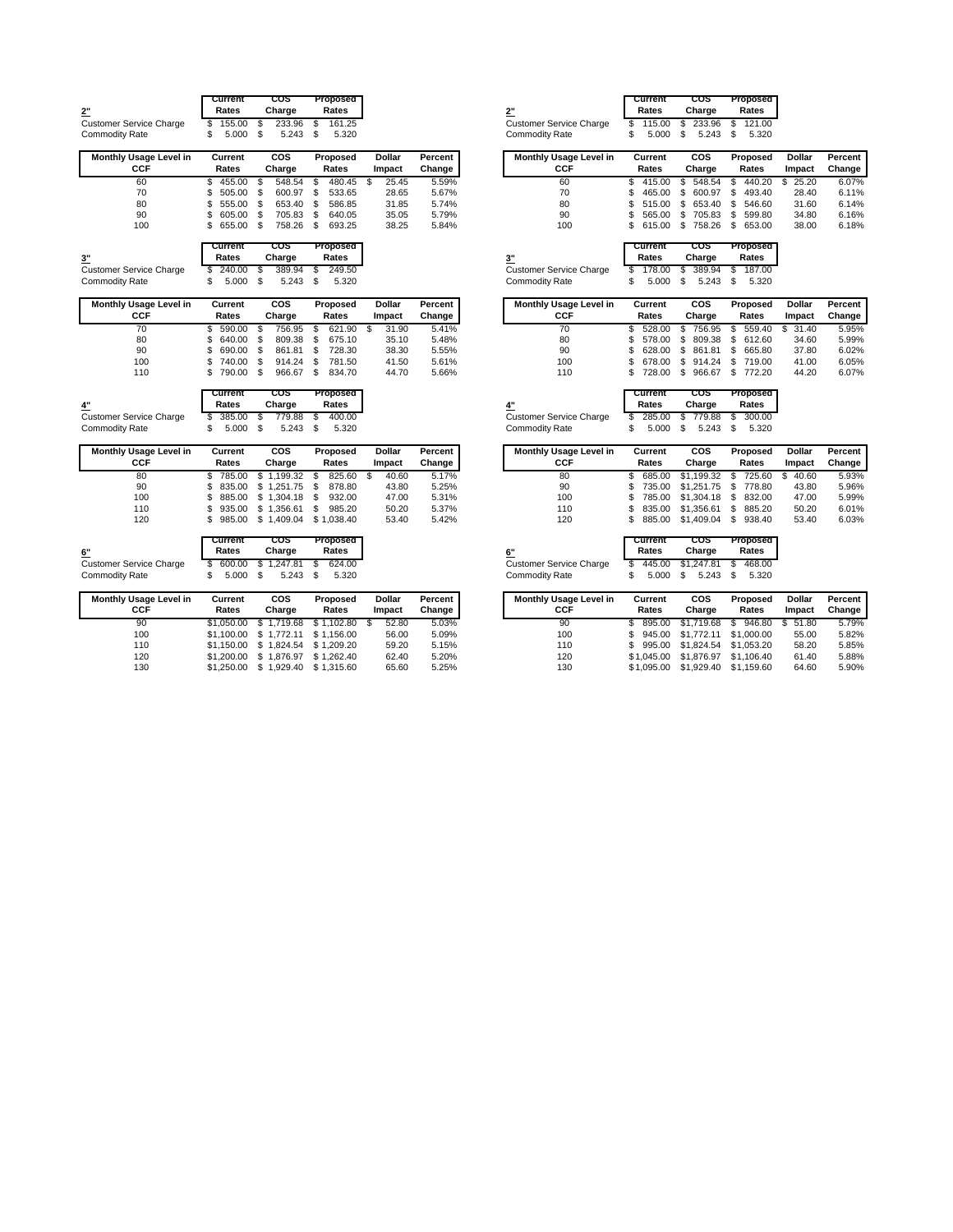**Sewer Department Customer Impacts Forecasted 2024 with 4.5% Proposed Rate Increase**

|                                      |   |                  | <b>INSIDE CITY</b> |                          |                         |                   |                                      |    |                  |    | <b>OUTSIDE CITY</b>  |                   |
|--------------------------------------|---|------------------|--------------------|--------------------------|-------------------------|-------------------|--------------------------------------|----|------------------|----|----------------------|-------------------|
| 5/8"                                 |   | Current<br>Rates | COS<br>Charge      | Proposed<br>Rates        |                         |                   | 5/8"                                 |    | Current<br>Rates |    | <b>COS</b><br>Charge | Proposed<br>Rates |
| <b>Customer Service Charge</b>       |   | 39.75            | 37.55              | 41.00                    |                         |                   | <b>Customer Service Charge</b>       |    | 29.75            |    | 38.99                | 30.25             |
| <b>Commodity Rate</b>                |   | 5.320            | $5.243$ \$         | 5.650                    |                         |                   | <b>Commodity Rate</b>                | S. | 5.320            |    | 5.243                | 5.650             |
| <b>Monthly Usage Level in</b><br>CCF |   | Current<br>Rates | COS<br>Charge      | <b>Proposed</b><br>Rates | <b>Dollar</b><br>Impact | Percent<br>Change | <b>Monthly Usage Level in</b><br>CCF |    | Current<br>Rates |    | <b>COS</b><br>Charge | Proposed<br>Rates |
|                                      |   | 66.35            | 63.77              | 69.25                    | 2.90                    | 4.37%             | 5                                    |    | 56.35            |    | 65.21                | 58.50             |
|                                      | S | 76.99            | 74.25              | 80.55                    | 3.56                    | 4.62%             |                                      | S  | 66.99            | £. | 75.69                | 69.80             |

| 3/4"                    | Current<br>Rates | <b>COS</b><br>Charge | Proposed<br>Rates | 3/4"                           | Current<br>Rates | COS<br>Charge | Proposed<br>Rates |
|-------------------------|------------------|----------------------|-------------------|--------------------------------|------------------|---------------|-------------------|
| Customer Service Charge | 39.75            | 38.99 \$             | 41.00             | <b>Customer Service Charge</b> | 29.75            | 38.99 \$      | 30.25             |
| <b>Commodity Rate</b>   | 5.320            | 5.243                | 5.650             | Commoditv Rate                 | 5.320            | 5.243         | 5.650             |

| <b>Monthly Usage Level in</b><br>CCF | Current<br>Rates |     | cos<br>Charge |     | Proposed<br>Rates | Dollar<br>Impact | Percent<br>Change |
|--------------------------------------|------------------|-----|---------------|-----|-------------------|------------------|-------------------|
| 5                                    | 66.35            | \$. | 65.21         | S   | 69.25             | 2.90             | 4.37%             |
|                                      | 76.99            | \$. | 75.69         | \$  | 80.55             | 3.56             | 4.62%             |
| 9                                    | 87.63            | \$. | 86.18         | £.  | 91.85             | 4.22             | 4.82%             |
| 12                                   | 103.59           | \$. | 101.91        | \$. | 108.80            | 5.21             | 5.03%             |
| 15                                   | 11055            |     | <b>117 64</b> | ¢   | 12575             | 6.20             | 5 1 0 %           |

| 38.99 \$<br>39.75<br>Customer Service Charge |
|----------------------------------------------|
|                                              |

| Monthly Usage Level in<br>CCF |     | Current<br>Rates |     | <b>COS</b><br>Charge |      | Proposed<br>Rates |      | <b>Dollar</b><br>Impact | Percent<br>Change |
|-------------------------------|-----|------------------|-----|----------------------|------|-------------------|------|-------------------------|-------------------|
| 5                             |     | 79.60            | \$. | 65.21                | \$   | 82.25             | - \$ | 2.65                    | 3.33%             |
| 10                            | S.  | 106.20           | \$. | 91.42                | - \$ | 110.50            |      | 4.30                    | 4.05%             |
| 15                            | SS. | 132.80           | \$. | 117.64               | \$   | 138.75            |      | 5.95                    | 4.48%             |
| 20                            | S.  | 159.40           | \$. | 143.85               | \$   | 167.00            |      | 7.60                    | 4.77%             |
| 25                            | S.  | 186.00           | S   | 170.07               |      | 195.25            |      | 9.25                    | 4.97%             |

| 1.5"                    | Current<br>Rates | COS<br>Charge | Proposed<br>Rates |
|-------------------------|------------------|---------------|-------------------|
| Customer Service Charge | $109.25$ \$      |               | 124.78 \$ 114.00  |
| <b>Commodity Rate</b>   | 5.320            | 5.243         | 5.650             |

| Monthly Usage Level in<br>CCF | Current<br>Rates |    | cos<br>Charge |     | <b>Proposed</b><br>Rates | <b>Dollar</b><br>Impact | Percent<br>Change |
|-------------------------------|------------------|----|---------------|-----|--------------------------|-------------------------|-------------------|
| 50                            | \$375.25         | \$ | 386.93        | \$  | 396.50                   | 21.25                   | 5.66%             |
| 60                            | 428.45           | \$ | 439.36        | \$. | 453.00                   | 24.55                   | 5.73%             |
| 70                            | 481.65           |    | 491.79        | \$  | 509.50                   | 27.85                   | 5.78%             |
| 80                            | 534.85           | S  | 544.22        | \$. | 566.00                   | 31.15                   | 5.82%             |
| 90                            | 588.05           |    | 596.65        | \$. | 622.50                   | 34.45                   | 5.86%             |



|  | <b>INSIDE CITY</b>   |                   |  |                                |                  | <b>OUTSIDE CITY</b>  |                          |
|--|----------------------|-------------------|--|--------------------------------|------------------|----------------------|--------------------------|
|  | <b>COS</b><br>Charge | Proposed<br>Rates |  | 5/8"                           | Current<br>Rates | <b>COS</b><br>Charge | <b>Proposed</b><br>Rates |
|  | 37.55                | 41.00             |  | <b>Customer Service Charge</b> | 29.75            | 38.99                | 30.25                    |
|  | 5.243                | 5.650             |  | <b>Commodity Rate</b>          | 5.320            | \$<br>5.243          | 5.650                    |

| sage Level in<br>:CF | Current<br>Rates | cos<br>Charge |     | <b>Proposed</b><br>Rates | Dollar<br>Impact | <b>Percent</b><br>Change | <b>Monthly Usage Level in</b><br>CCF | Current<br>Rates | cos<br>Charge    | <b>Proposed</b><br>Rates | <b>Dollar</b><br>Impact |  |
|----------------------|------------------|---------------|-----|--------------------------|------------------|--------------------------|--------------------------------------|------------------|------------------|--------------------------|-------------------------|--|
| 5                    | 66.35            | 63.77         |     | 69.25                    | 2.90             | 4.37%                    |                                      | 56.35            | 65.21            | 58.50                    | 2.15                    |  |
|                      | 76.99            | 74.25         |     | 80.55                    | 3.56             | 4.62%                    |                                      | 66.99            | 75.69            | 69.80                    | 2.81                    |  |
|                      | 87.63            | 84.74         | \$. | 91.85                    | 4.22             | 4.82%                    |                                      | 77.63 \$         | 86.18            | 81.10                    | 3.47                    |  |
| 12                   | 103.59           | 100.47        |     | 108.80                   | 5.21             | 5.03%                    |                                      | $93.59$ \$       | 101.91           | 98.05                    | 4.46                    |  |
| 15                   | 119.55           | 116.20        |     | 125.75                   | 6.20             | 5.19%                    | 15                                   |                  | 109.55 \$ 117.64 | 115.00                   | 5.45                    |  |

| <b>'4"</b>             |   | Current<br>Rates |     | <b>COS</b><br>Charge |      | Proposed<br>Rates |
|------------------------|---|------------------|-----|----------------------|------|-------------------|
| ustomer Service Charge | S | 29.75            | \$. | 38.99                | - \$ | 30.25             |
| ommodity Rate          |   | 5.320            | \$. | 5.243                | - \$ | 5.650             |

| sage Level in | Current<br>Rates | COS<br>Charge | Proposed<br>Rates | Dollar<br>Impact | Percent<br>Change |
|---------------|------------------|---------------|-------------------|------------------|-------------------|
|               | 66.35            | 65.21         | 69.25             | 2.90             | 4.37%             |
|               | 76.99            | 75.69         | 80.55             | 3.56             | 4.62%             |
|               | 87.63 \$         | 86.18         | 91.85             | 4.22             | 4.82%             |
|               | 103.59           | 101.91        | 108.80            | 5.21             | 5.03%             |
|               | 119.55           | 117.64        | 125.75            | 6.20             | 5.19%             |

| 1"                             | Current<br>Rates |    | cos<br>Charge |      | <b>Proposed</b><br>Rates |
|--------------------------------|------------------|----|---------------|------|--------------------------|
| <b>Customer Service Charge</b> | $39.75$ \$       |    | 38.99         | - \$ | 40.50                    |
| <b>Commodity Rate</b>          | 5.320            | -S | 5.243         | - \$ | 5.650                    |

**Cur** 

| sage Level in<br>:CF | Current<br>Rates | cos<br>Charge | Proposed<br>Rates | Dollar<br>Impact | <b>Percent</b> I<br>Change | <b>Monthly Usage Level in</b><br>CCF | Current<br>Rates | COS<br>Charge | Proposed<br>Rates | Dollar<br>Impact | Percent<br>Change |
|----------------------|------------------|---------------|-------------------|------------------|----------------------------|--------------------------------------|------------------|---------------|-------------------|------------------|-------------------|
| 5                    | 79.60            | 65.21         | 82.25             | 2.65             | 3.33%                      |                                      | 66.35            | 65.21         | 68.75             | 2.40             | 3.62%             |
| 10                   | 106.20           | 91.42         | 110.50            | 4.30             | 4.05%                      |                                      | 92.95            | 91.42         | 97.00             | 4.05             | 4.36%             |
| 15                   | 132.80           | 17.64         | 138.75            | 5.95             | 4.48%                      | 15                                   | 119.55           | 117.64        | 125.25            | 5.70             | 4.77%             |
| 20                   | 159.40           | 143.85        | 167.00            | 7.60             | 4.77%                      | 20                                   | 146.15           | 143.85        | 153.50            | 7.35             | 5.03%             |
| 25                   | 186.00           | 170.07        | 195.25            | 9.25             | 4.97%                      | 25                                   | 172.75           | 170.07        | 181.75            | 9.00             | 5.21%             |

| 1.5"                           |
|--------------------------------|
| <b>Customer Service Charge</b> |
| Commodity Pato                 |

Ĭ

|   | Current<br>Rates |     | cos<br>Charge |    | Proposed<br>Rates |
|---|------------------|-----|---------------|----|-------------------|
| ŝ | 82.00            | \$. | 124.78        | -S | 85.50             |
| ٠ | $F \cap D$       |     | $F \cap A$    |    | E CEO             |

| sage Level in<br>:CF | Current<br>Rates | cos<br>Charge | Proposed<br>Rates | Dollar<br>Impact | Percent<br>Change | <b>Monthly Usage Level in</b><br>CCF | Current<br>Rates |      | COS<br>Charge    | Proposed<br>Rates | Dollar<br>Impact | Percent<br>Change |
|----------------------|------------------|---------------|-------------------|------------------|-------------------|--------------------------------------|------------------|------|------------------|-------------------|------------------|-------------------|
| 50                   | 375.25           | 386.93        | 396.50            | 21.25            | 5.66%             | 50                                   | 348.00           |      | 386.93           | 368.00            | 20.00            | 5.75%             |
| 60                   | \$428.45         | 439.36        | 453.00            | 24.55            | 5.73%             | 60                                   | 401.20           |      | 439.36           | 424.50            | 23.30            | 5.81%             |
| 70                   | \$481.65         | 491.79        | 509.50            | 27.85            | 5.78%             | 70                                   | 454.40 \$        |      | 491.79 \$ 481.00 |                   | 26.60            | 5.85%             |
| 80                   | \$534.85         | 544.22        | 566.00            | 31.15            | 5.82%             | 80                                   | 507.60           | - \$ | 544.22 \$ 537.50 |                   | 29.90            | 5.89%             |
| 90                   | 588.05           | 596.65        | 622.50            | 34.45            | 5.86%             | 90                                   | 560.80           |      | 596.65           | 594.00            | 33.20            | 5.92%             |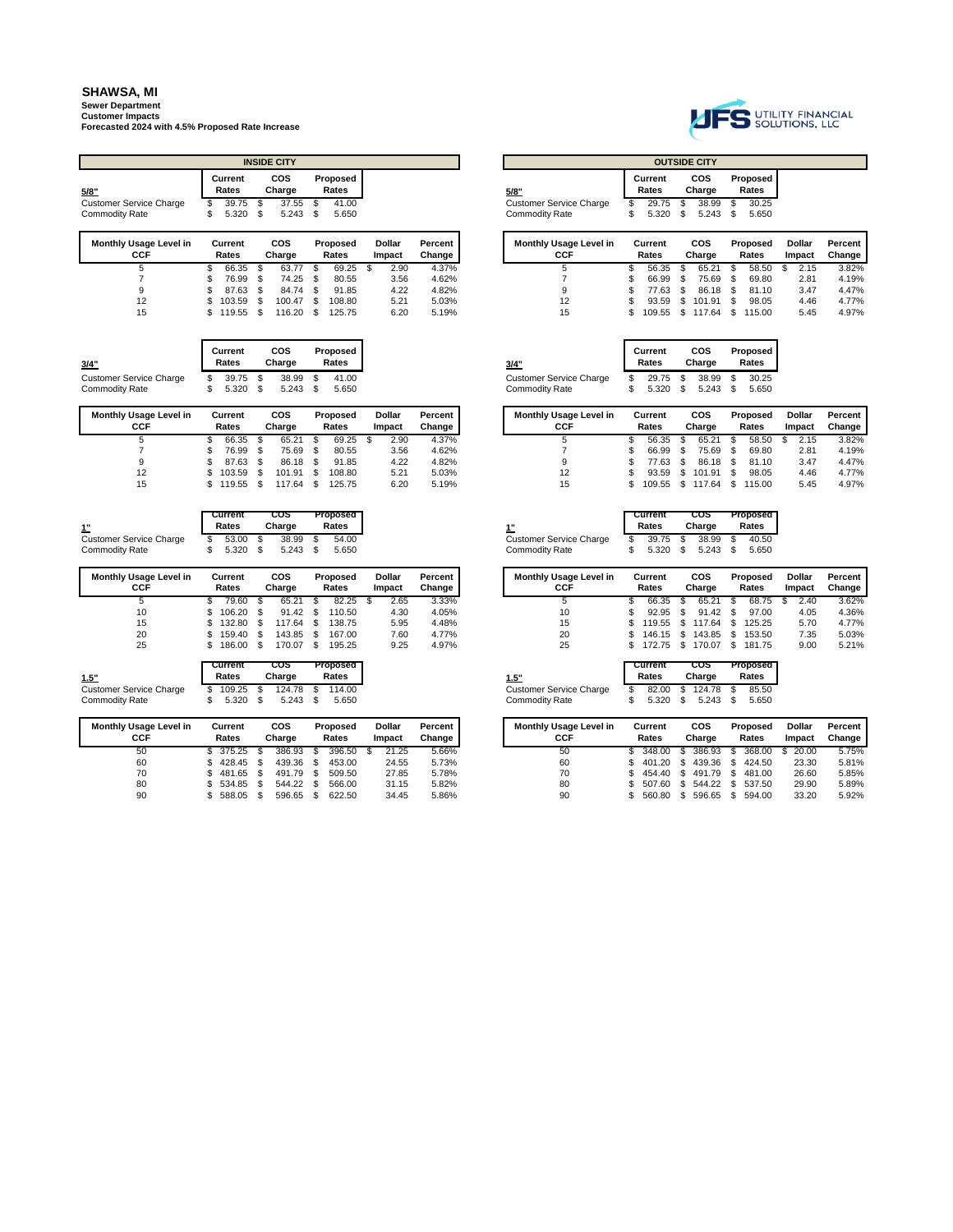|                                | Current      | cos            | Proposed        |               |         |                                | Current      | cos          | Proposed     |
|--------------------------------|--------------|----------------|-----------------|---------------|---------|--------------------------------|--------------|--------------|--------------|
| 2"                             | Rates        | Charge         | Rates           |               |         | 2"                             | Rates        | Charge       | Rates        |
| <b>Customer Service Charge</b> | 161.25<br>\$ | 233.96<br>S    | 168.00<br>\$    |               |         | <b>Customer Service Charge</b> | 121.00<br>S  | 233.96<br>S  | 126.00<br>S  |
| <b>Commodity Rate</b>          | 5.320<br>\$  | \$<br>5.243    | \$<br>5.650     |               |         | <b>Commodity Rate</b>          | \$<br>5.320  | S<br>5.243   | \$<br>5.650  |
| Monthly Usage Level in         | Current      | <b>COS</b>     | Proposed        | <b>Dollar</b> | Percent | Monthly Usage Level in         | Current      | <b>COS</b>   | Proposed     |
| CCF                            | Rates        | Charge         | Rates           | Impact        | Change  | CCF                            | Rates        | Charge       | Rates        |
| 60                             | \$<br>480.45 | 548.54<br>S    | 507.00<br>\$    | 26.55<br>-S   | 5.53%   | 60                             | 440.20<br>\$ | 548.54<br>\$ | 465.00<br>\$ |
| 70                             | \$<br>533.65 | S<br>600.97    | 563.50<br>\$    | 29.85         | 5.59%   | 70                             | S<br>493.40  | \$<br>600.97 | \$<br>521.50 |
| 80                             | \$<br>586.85 | \$<br>653.40   | \$<br>620.00    | 33.15         | 5.65%   | 80                             | S<br>546.60  | \$<br>653.40 | \$<br>578.00 |
| 90                             | \$<br>640.05 | S<br>705.83    | 676.50<br>\$    | 36.45         | 5.69%   | 90                             | 599.80<br>\$ | 705.83<br>\$ | S<br>634.50  |
| 100                            | 693.25<br>\$ | \$<br>758.26   | \$<br>733.00    | 39.75         | 5.73%   | 100                            | 653.00<br>S  | \$<br>758.26 | \$<br>691.00 |
|                                | Current      | cos            | Proposed        |               |         |                                | Current      | cos          | Proposed     |
| 3 <sup>''</sup>                | Rates        | Charge         | Rates           |               |         | 3"                             | Rates        | Charge       | Rates        |
| <b>Customer Service Charge</b> | 249.50<br>\$ | \$<br>389.94   | \$<br>260.00    |               |         | <b>Customer Service Charge</b> | 187.00       | \$<br>389.94 | \$<br>195.00 |
| <b>Commodity Rate</b>          | \$<br>5.320  | \$<br>5.243    | \$<br>5.650     |               |         | <b>Commodity Rate</b>          | \$<br>5.320  | \$<br>5.243  | \$<br>5.650  |
| <b>Monthly Usage Level in</b>  | Current      | cos            | Proposed        | Dollar        | Percent | <b>Monthly Usage Level in</b>  | Current      | cos          | Proposed     |
| <b>CCF</b>                     | Rates        | Charge         | Rates           | Impact        | Change  | <b>CCF</b>                     | Rates        | Charge       | Rates        |
| 70                             | 621.90<br>\$ | -S<br>756.95   | \$<br>655.50    | - \$<br>33.60 | 5.40%   | 70                             | \$<br>559.40 | \$<br>756.95 | 590.50<br>S  |
| 80                             | \$<br>675.10 | S<br>809.38    | \$<br>712.00    | 36.90         | 5.47%   | 80                             | S<br>612.60  | \$<br>809.38 | \$<br>647.00 |
| 90                             | \$<br>728.30 | \$<br>861.81   | \$<br>768.50    | 40.20         | 5.52%   | 90                             | Ś<br>665.80  | \$<br>861.81 | 703.50<br>\$ |
| 100                            | 781.50<br>\$ | S<br>914.24    | \$<br>825.00    | 43.50         | 5.57%   | 100                            | S<br>719.00  | \$<br>914.24 | S<br>760.00  |
| 110                            | \$<br>834.70 | S<br>966.67    | \$<br>881.50    | 46.80         | 5.61%   | 110                            | S<br>772.20  | \$<br>966.67 | S<br>816.50  |
|                                | Current      | cos            | Proposed        |               |         |                                | Current      | cos          | Proposed     |
| 4"                             | Rates        | Charge         | Rates           |               |         | 4"                             | Rates        | Charge       | Rates        |
| <b>Customer Service Charge</b> | 400.00<br>\$ | S<br>779.88    | \$<br>416.00    |               |         | <b>Customer Service Charge</b> | 300.00<br>S  | \$<br>779.88 | 312.00<br>S  |
| <b>Commodity Rate</b>          | \$<br>5.320  | \$<br>5.243    | \$<br>5.650     |               |         | <b>Commodity Rate</b>          | \$<br>5.320  | \$<br>5.243  | \$<br>5.650  |
| Monthly Usage Level in         | Current      | <b>COS</b>     | Proposed        | <b>Dollar</b> | Percent | Monthly Usage Level in         | Current      | <b>COS</b>   | Proposed     |
| <b>CCF</b>                     | Rates        | Charge         | Rates           | Impact        | Change  | <b>CCF</b>                     | Rates        | Charge       | Rates        |
| 80                             | 825.60<br>\$ | s.<br>1.199.32 | 868.00<br>\$    | -S<br>42.40   | 5.14%   | 80                             | S<br>725.60  | \$1.199.32   | 764.00<br>S  |
| 90                             | \$<br>878.80 | \$1.251.75     | \$<br>924.50    | 45.70         | 5.20%   | 90                             | S<br>778.80  | \$1,251.75   | 820.50<br>S  |
| 100                            | \$<br>932.00 | \$1.304.18     | \$<br>981.00    | 49.00         | 5.26%   | 100                            | 832.00<br>S  | \$1,304.18   | 877.00<br>S  |
| 110                            | 985.20<br>\$ | \$1,356.61     | \$1,037.50      | 52.30         | 5.31%   | 110                            | S<br>885.20  | \$1,356.61   | \$<br>933.50 |
| 120                            | \$1,038.40   | \$1,409.04     | \$1,094.00      | 55.60         | 5.35%   | 120                            | Ś<br>938.40  | \$1,409.04   | \$<br>990.00 |
|                                | Current      | COS            | Proposed        |               |         |                                | Current      | cos          | Proposed     |
| 6"                             | Rates        | Charge         | Rates           |               |         | 6"                             | Rates        | Charge       | Rates        |
| <b>Customer Service Charge</b> | \$<br>624.00 | \$1,247.81     | \$<br>650.00    |               |         | <b>Customer Service Charge</b> | \$<br>468.00 | \$1,247.81   | \$<br>487.50 |
| <b>Commodity Rate</b>          | \$<br>5.320  | \$<br>5.243    | \$<br>5.650     |               |         | <b>Commodity Rate</b>          | \$<br>5.320  | \$<br>5.243  | \$<br>5.650  |
| Monthly Usage Level in         | Current      | COS            | <b>Proposed</b> | <b>Dollar</b> | Percent | Monthly Usage Level in         | Current      | <b>COS</b>   | Proposed     |
| CCF                            | Rates        | Charge         | Rates           | Imnact        | Change  | CCF                            | Rates        | Charge       | Rates        |

|     | ------- | ---                                 | .          | -----  | .      |
|-----|---------|-------------------------------------|------------|--------|--------|
| CCF | Rates   | Charge                              | Rates      | Impact | Change |
| 90  |         | \$1,102.80 \$1,719.68 \$1,158.50 \$ |            | 55.70  | 5.05%  |
| 100 |         | \$1,156.00 \$ 1,772.11 \$ 1,215.00  |            | 59.00  | 5.10%  |
| 110 |         | \$1.209.20 \$1.824.54 \$1.271.50    |            | 62.30  | 5.15%  |
| 120 |         | \$1,262.40 \$1,876.97 \$1,328.00    |            | 65.60  | 5.20%  |
| 130 |         | \$1,315.60 \$ 1,929.40              | \$1.384.50 | 68.90  | 5.24%  |

|                                                                                      | Current      | cos                                  | Proposed     |                |                |                                | Current      | cos                      | Proposed     |                                               |
|--------------------------------------------------------------------------------------|--------------|--------------------------------------|--------------|----------------|----------------|--------------------------------|--------------|--------------------------|--------------|-----------------------------------------------|
|                                                                                      | Rates        | Charge                               | Rates        |                |                | <u>2"</u>                      | Rates        | Charge                   | Rates        |                                               |
| rvice Charge                                                                         | 161.25<br>\$ | 233.96<br>\$                         | \$<br>168.00 |                |                | <b>Customer Service Charge</b> | 121.00<br>\$ | 233.96<br>\$             | \$<br>126.00 |                                               |
| ate:                                                                                 | \$<br>5.320  | \$<br>5.243                          | 5.650<br>\$  |                |                | <b>Commodity Rate</b>          | \$<br>5.320  | \$<br>5.243              | \$<br>5.650  |                                               |
| sage Level in                                                                        | Current      | cos                                  | Proposed     | Dollar         | Percent        | <b>Monthly Usage Level in</b>  | Current      | cos                      | Proposed     |                                               |
| CCF                                                                                  | Rates        | Charge                               | Rates        | Impact         | Change         | CCF                            | Rates        | Charge                   | Rates        | Impact                                        |
| 60                                                                                   | 480.45<br>\$ | 548.54<br>\$                         | 507.00<br>\$ | S<br>26.55     | 5.53%          | 60                             | 440.20<br>\$ | \$<br>548.54             | 465.00<br>\$ | \$                                            |
| 70                                                                                   | \$<br>533.65 | \$<br>600.97                         | \$<br>563.50 | 29.85          | 5.59%          | 70                             | \$<br>493.40 | \$<br>600.97             | \$<br>521.50 |                                               |
| 80                                                                                   | \$<br>586.85 | \$<br>653.40                         | \$<br>620.00 | 33.15          | 5.65%          | 80                             | \$<br>546.60 | \$<br>653.40             | \$<br>578.00 |                                               |
| 90                                                                                   | \$<br>640.05 | \$<br>705.83                         | 676.50<br>\$ | 36.45          | 5.69%          | 90                             | \$<br>599.80 | \$<br>705.83             | \$<br>634.50 |                                               |
| 100                                                                                  | \$<br>693.25 | \$<br>758.26                         | \$<br>733.00 | 39.75          | 5.73%          | 100                            | \$<br>653.00 | \$<br>758.26             | \$<br>691.00 |                                               |
|                                                                                      | Current      | cos                                  | Proposed     |                |                |                                | Current      | cos                      | Proposed     |                                               |
|                                                                                      | Rates        | Charge                               | Rates        |                |                | 3"                             | Rates        | Charge                   | Rates        |                                               |
| rvice Charge                                                                         | 249.50<br>\$ | \$<br>389.94                         | \$<br>260.00 |                |                | <b>Customer Service Charge</b> | \$<br>187.00 | \$<br>389.94             | \$<br>195.00 |                                               |
| ate:                                                                                 | \$<br>5.320  | \$<br>5.243                          | \$<br>5.650  |                |                | <b>Commodity Rate</b>          | \$<br>5.320  | \$<br>5.243              | \$<br>5.650  |                                               |
| sage Level in                                                                        | Current      | <b>COS</b>                           | Proposed     | <b>Dollar</b>  | Percent        | Monthly Usage Level in         | Current      | COS                      | Proposed     |                                               |
| CCF                                                                                  | Rates        | Charge                               | Rates        | Impact         | Change         | CCF                            | Rates        | Charge                   | Rates        |                                               |
| 70                                                                                   | \$<br>621.90 | \$<br>756.95                         | \$<br>655.50 | \$<br>33.60    | 5.40%          | 70                             | \$<br>559.40 | \$<br>756.95             | 590.50<br>\$ | \$                                            |
| 80                                                                                   | \$<br>675.10 | \$<br>809.38                         | \$<br>712.00 | 36.90          | 5.47%          | 80                             | S<br>612.60  | \$<br>809.38             | \$<br>647.00 |                                               |
| 90                                                                                   | \$<br>728.30 | \$<br>861.81                         | \$<br>768.50 | 40.20          | 5.52%          | 90                             | 665.80<br>\$ | \$<br>861.81             | \$<br>703.50 |                                               |
| 100                                                                                  | \$<br>781.50 | \$<br>914.24                         | \$<br>825.00 | 43.50          | 5.57%          | 100                            | 719.00<br>\$ | \$<br>914.24             | \$<br>760.00 |                                               |
| 110                                                                                  | \$<br>834.70 | \$<br>966.67                         | 881.50<br>\$ | 46.80          | 5.61%          | 110                            | 772.20<br>\$ | \$<br>966.67             | \$<br>816.50 |                                               |
|                                                                                      | Current      | cos                                  | Proposed     |                |                |                                | Current      | cos                      | Proposed     |                                               |
|                                                                                      | Rates        | Charge                               | Rates        |                |                | 4"                             | Rates        | Charge                   | Rates        |                                               |
| rvice Charge                                                                         | 400.00<br>\$ | 779.88<br>S                          | 416.00<br>\$ |                |                | <b>Customer Service Charge</b> | 300.00<br>\$ | \$<br>779.88             | 312.00<br>\$ |                                               |
| ate:                                                                                 | \$<br>5.320  | \$<br>5.243                          | \$<br>5.650  |                |                | <b>Commodity Rate</b>          | \$<br>5.320  | \$<br>5.243              | \$<br>5.650  |                                               |
| sage Level in                                                                        | Current      | cos                                  | Proposed     | Dollar         | Percent        | Monthly Usage Level in         | Current      | cos                      | Proposed     | Dollar                                        |
| CCF                                                                                  | Rates        |                                      |              |                |                | CCF                            |              |                          |              |                                               |
| 80                                                                                   |              | Charge                               | Rates        | Impact         | Change         |                                | Rates        | Charge                   | Rates        |                                               |
|                                                                                      | \$<br>825.60 | \$1.199.32                           | \$<br>868.00 | 42.40<br>S     | 5.14%          | 80                             | \$<br>725.60 | \$1.199.32               | 764.00<br>S  |                                               |
|                                                                                      | \$<br>878.80 | \$1,251.75                           | 924.50<br>\$ | 45.70          | 5.20%          | 90                             | Ś<br>778.80  | \$1,251.75               | 820.50<br>\$ |                                               |
|                                                                                      | \$<br>932.00 | \$1,304.18                           | \$<br>981.00 | 49.00          | 5.26%          | 100                            | \$<br>832.00 | \$1,304.18               | \$<br>877.00 |                                               |
|                                                                                      | \$<br>985.20 | \$1,356.61                           | \$1,037.50   | 52.30          | 5.31%          | 110                            | \$<br>885.20 | \$1,356.61               | \$<br>933.50 |                                               |
|                                                                                      | \$1,038.40   | \$1,409.04                           | \$1,094.00   | 55.60          | 5.35%          | 120                            | \$<br>938.40 | \$1,409.04               | 990.00<br>\$ |                                               |
|                                                                                      | Current      | cos                                  | Proposed     |                |                |                                | Current      | cos                      | Proposed     |                                               |
|                                                                                      | Rates        | Charge                               | Rates        |                |                | 6"                             | Rates        | Charge                   | Rates        |                                               |
|                                                                                      | 624.00<br>\$ | \$1,247.81                           | \$<br>650.00 |                |                | <b>Customer Service Charge</b> | \$<br>468.00 | \$1,247.81               | \$<br>487.50 |                                               |
|                                                                                      | \$<br>5.320  | \$<br>5.243                          | \$<br>5.650  |                |                | <b>Commodity Rate</b>          | \$<br>5.320  | \$<br>5.243              | \$<br>5.650  |                                               |
|                                                                                      | Current      | cos                                  | Proposed     | <b>Dollar</b>  | Percent        | <b>Monthly Usage Level in</b>  | Current      | <b>COS</b>               | Proposed     |                                               |
|                                                                                      | Rates        | Charge                               | Rates        | Impact         | Change         | CCF                            | Rates        | Charge                   | Rates        |                                               |
|                                                                                      | \$1,102.80   | \$1,719.68                           | \$1,158.50   | \$<br>55.70    | 5.05%          | 90                             | \$<br>946.80 | \$1,719.68               | \$<br>996.00 |                                               |
| 90<br>100<br>110<br>120<br>rvice Charge<br>ate:<br>sage Level in<br>CCF<br>90<br>100 | \$1,156.00   | \$1,772.11                           | \$1,215.00   | 59.00          | 5.10%          | 100                            | \$1,000.00   | \$1,772.11               | \$1,052.50   |                                               |
| 110                                                                                  | \$1,209.20   | \$1,824.54                           | \$1,271.50   | 62.30          | 5.15%          | 110                            | \$1,053.20   | \$1,824.54               | \$1,109.00   |                                               |
| 120                                                                                  | \$1,262.40   | \$1,876.97<br>\$1,315.60 \$ 1,929.40 | \$1,328.00   | 65.60<br>68.90 | 5.20%<br>5.24% | 120<br>130                     | \$1,106.40   | \$1,876.97<br>\$1,929.40 | \$1,165.50   | Impact<br>\$<br><b>Dollar</b><br>Impact<br>\$ |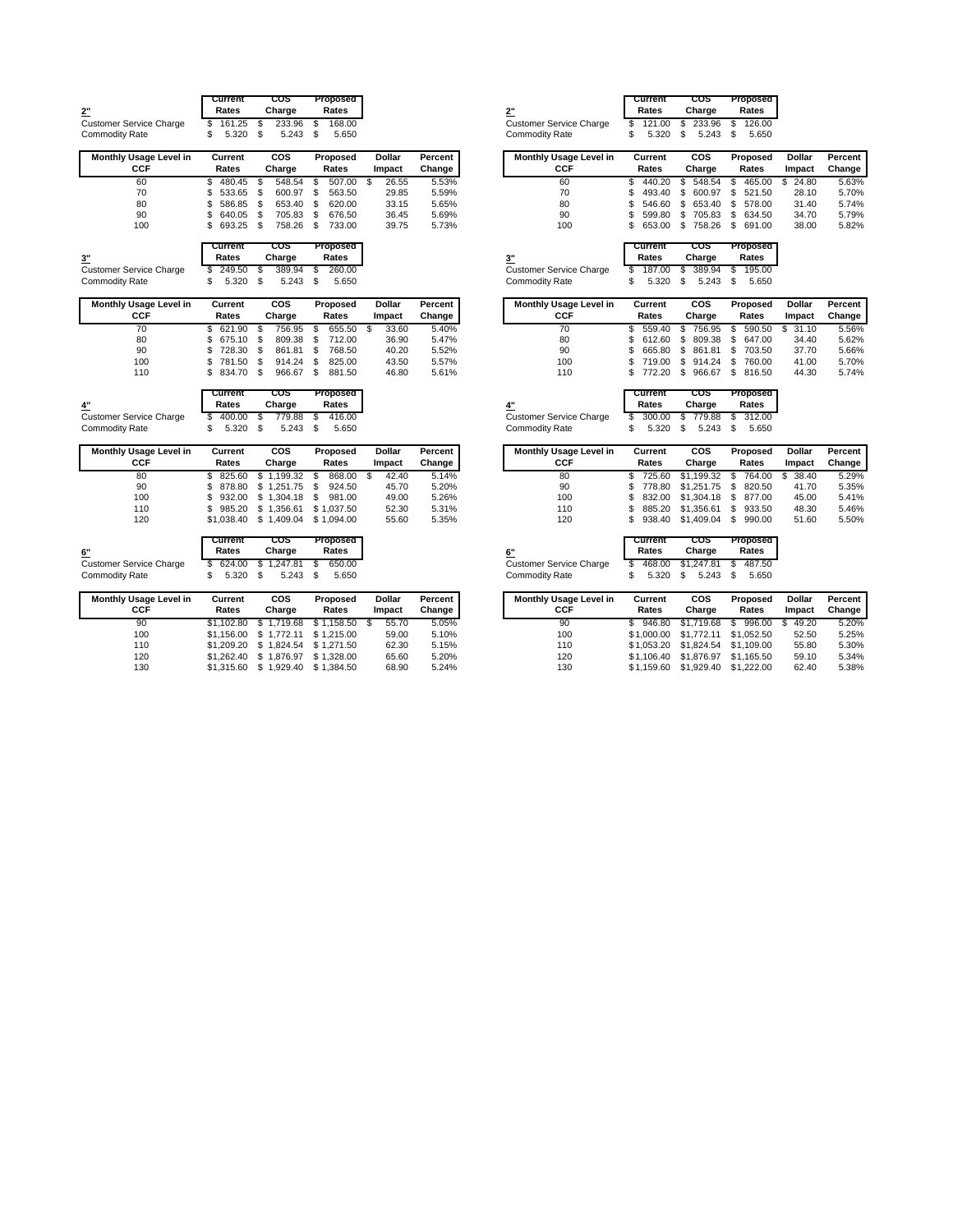**Sewer Department Customer Impacts Forecasted 2025 with 4.5% Proposed Rate Increase**

|                                                         |           |                  |        | <b>INSIDE CITY</b>   |          |                   |   |                         |                   |                                                         |         |                         |          | <b>OUTSIDE CITY</b>  |         |                   |
|---------------------------------------------------------|-----------|------------------|--------|----------------------|----------|-------------------|---|-------------------------|-------------------|---------------------------------------------------------|---------|-------------------------|----------|----------------------|---------|-------------------|
| 5/8"                                                    |           | Current<br>Rates |        | <b>COS</b><br>Charge |          | Proposed<br>Rates |   |                         |                   | 5/8"                                                    |         | <b>Current</b><br>Rates |          | <b>COS</b><br>Charge |         | Proposed<br>Rates |
| <b>Customer Service Charge</b>                          |           | 41.00            | \$.    | 37.55                | \$       | 42.00             |   |                         |                   | <b>Customer Service Charge</b>                          |         | 30.25                   | S        | 38.99                | £.      | 31.50             |
| <b>Commodity Rate</b>                                   | \$        | 5.650            | S      | 5.243                | \$.      | 6.000             |   |                         |                   | <b>Commodity Rate</b>                                   | S       | 5.650                   | S        | 5.243                | - \$    | 6.000             |
| Monthly Usage Level in                                  |           | Current          |        | <b>COS</b>           |          | Proposed          |   | <b>Dollar</b>           | Percent           | <b>Monthly Usage Level in</b>                           |         | Current                 |          | <b>COS</b>           |         | Proposed          |
| <b>CCF</b>                                              |           | Rates            |        | Charge               |          | Rates             |   | Impact                  | Change            | <b>CCF</b>                                              |         | Rates                   |          | Charge               |         | Rates             |
| 5                                                       | \$        | 69.25            | S      | 63.77                | \$       | 72.00             | S | 2.75                    | 3.97%             | 5                                                       | S       | 58.50                   | S        | 65.21                | - \$    | 61.50             |
| $\overline{7}$                                          | \$        | 80.55            | \$.    | 74.25                | \$       | 84.00             |   | 3.45                    | 4.28%             | 7                                                       | S       | 69.80                   | \$.      | 75.69                | - \$    | 73.50             |
| 9                                                       |           | 91.85            |        | 84.74                |          | 96.00             |   | 4.15                    | 4.52%             | 9                                                       |         | 81.10                   | \$.      | 86.18                |         | 85.50             |
| 12                                                      |           | 108.80           | \$.    | 100.47               | \$.      | 114.00            |   | 5.20                    | 4.78%             | 12                                                      |         | 98.05                   | \$.      | 101.91               | £.      | 103.50            |
| 15                                                      | \$        | 125.75           | S      | 116.20               | \$       | 132.00            |   | 6.25                    | 4.97%             | 15                                                      | S       | 115.00                  | \$       | 117.64               | S       | 121.50            |
|                                                         |           |                  |        |                      |          |                   |   |                         |                   |                                                         |         |                         |          |                      |         |                   |
|                                                         |           | Current<br>Rates |        | <b>COS</b>           |          | Proposed<br>Rates |   |                         |                   |                                                         |         | Current<br>Rates        |          | <b>COS</b>           |         | Proposed          |
| 3/4"                                                    |           |                  |        | Charge               |          |                   |   |                         |                   | 3/4"                                                    |         |                         |          | Charge               |         | Rates             |
| <b>Customer Service Charge</b><br><b>Commodity Rate</b> | \$.<br>\$ | 41.00<br>5.650   | S<br>S | 38.99<br>5.243       | \$<br>\$ | 42.00<br>6.000    |   |                         |                   | <b>Customer Service Charge</b><br><b>Commodity Rate</b> | S<br>\$ | 30.25<br>5.650          | \$<br>\$ | 38.99<br>5.243       | -S<br>S | 31.50<br>6.000    |
| Monthly Usage Level in<br><b>CCF</b>                    |           | Current<br>Rates |        | <b>COS</b><br>Charge |          | Proposed<br>Rates |   | <b>Dollar</b><br>Impact | Percent<br>Change | Monthly Usage Level in<br><b>CCF</b>                    |         | Current<br>Rates        |          | <b>COS</b><br>Charge |         | Proposed<br>Rates |
| 5                                                       | \$        | 69.25            | S      | 65.21                | Ŝ,       | 72.00             | S | 2.75                    | 3.97%             | 5                                                       | S       | 58.50                   | S        | 65.21                | - \$    | 61.50             |
| $\overline{7}$                                          | \$        | 80.55            | \$.    | 75.69                | \$       | 84.00             |   | 3.45                    | 4.28%             | 7                                                       |         | 69.80                   | \$.      | 75.69                | - \$    | 73.50             |
| 9                                                       | \$        | 91.85            |        | 86.18                | £.       | 96.00             |   | 4.15                    | 4.52%             | 9                                                       |         | 81.10                   | S        | 86.18                |         | 85.50             |
| 12                                                      |           | 108.80           | \$     | 101.91               | \$       | 114.00            |   | 5.20                    | 4.78%             | 12                                                      |         | 98.05                   | \$.      | 101.91               | £.      | 103.50            |
| 15                                                      | \$        | 125.75           | \$     | 117.64               | \$       | 132.00            |   | 6.25                    | 4.97%             | 15                                                      |         | 115.00                  | \$.      | 117.64               | S       | 121.50            |

|                             | Current | cos    | Proposed |                         | Current | cos        | Proposed |
|-----------------------------|---------|--------|----------|-------------------------|---------|------------|----------|
| 4 <sub>II</sub><br><u>.</u> | Rates   | Charge | Rates    |                         | Rates   | Charge     | Rates    |
| Customer Service Charge     | 54.00   | 38.99  | 55.00    | Customer Service Charge | 40.50   | 38.99 \$   | 41.25    |
| <b>Commodity Rate</b>       | 5.650   | 5.243  | 6.000    | Commoditv Rate          | 5.650   | $5.243$ \$ | 6.000    |

| Monthly Usage Level in<br>CCF |    | Current<br>Rates | <b>COS</b><br>Charge |        |      | Proposed<br>Rates |     | <b>Dollar</b><br>Impact | Percent<br>Change |
|-------------------------------|----|------------------|----------------------|--------|------|-------------------|-----|-------------------------|-------------------|
| 5                             |    | 82.25            | -S                   | 65.21  | \$.  | 85.00             | \$. | 2.75                    | 3.34%             |
| 10                            | S. | 110.50           | - \$                 | 91.42  | - \$ | 115.00            |     | 4.50                    | 4.07%             |
| 15                            |    | \$138.75         | - \$                 | 117.64 | \$.  | 145.00            |     | 6.25                    | 4.50%             |
| 20                            | S. | 167.00           | \$.                  | 143.85 | \$.  | 175.00            |     | 8.00                    | 4.79%             |
| 25                            | S. | 195.25           | \$.                  | 170.07 | \$   | 205.00            |     | 9.75                    | 4.99%             |

| 1.5"                    | Current<br>Rates | COS<br>Charge | Proposed<br>Rates |
|-------------------------|------------------|---------------|-------------------|
| Customer Service Charge | 114.00           | 124.78 \$     | 119.00            |
| <b>Commodity Rate</b>   | 5.650            | 5.243         | 6.000             |

| <b>Monthly Usage Level in</b><br>CCF | Current<br>Rates |    | cos<br>Charge |     | <b>Proposed</b><br>Rates | <b>Dollar</b><br>Impact | Percent<br>Change |
|--------------------------------------|------------------|----|---------------|-----|--------------------------|-------------------------|-------------------|
| 50                                   | 396.50           | \$ | 386.93        | \$. | 419.00                   | 22.50                   | 5.67%             |
| 60                                   | 453.00           | S  | 439.36        | \$. | 479.00                   | 26.00                   | 5.74%             |
| 70                                   | 509.50           |    | 491.79        | \$  | 539.00                   | 29.50                   | 5.79%             |
| 80                                   | 566.00           | S  | 544.22        | \$. | 599.00                   | 33.00                   | 5.83%             |
| 90                                   | 622.50           |    | 596.65        | \$. | 659.00                   | 36.50                   | 5.86%             |



| sage Level in<br>:CF | Current<br>Rates | cos<br>Charge |      | <b>Proposed</b><br>Rates | Dollar<br>Impact | Percent<br>Change |
|----------------------|------------------|---------------|------|--------------------------|------------------|-------------------|
| 5                    | 69.25            | 63.77         |      | 72.00                    | 2.75             | 3.97%             |
|                      | 80.55            | 74.25         |      | 84.00                    | 3.45             | 4.28%             |
| 9                    | 91.85            | 84.74         | - \$ | 96.00                    | 4.15             | 4.52%             |
| 12                   | 108.80           | 100.47        |      | 114.00                   | 5.20             | 4.78%             |
| 15                   | 125.75           | 116.20        |      | 132.00                   | 6.25             | 4.97%             |

| /4"                     | <b>Current</b><br>Rates |      | COS<br>Charge |
|-------------------------|-------------------------|------|---------------|
| tustomer Service Charge | 30.25                   | - \$ | 38.9          |
| ommodity Rate           | 5.650                   | \$.  | 5.24          |

| sage Level in | Current<br>Rates |        | cos<br>Charge |        |   | <b>Proposed</b><br>Rates | <b>Dollar</b><br>Impact | Percent<br>Change | <b>Monthly Usage Level in</b><br>CCF | Current<br>Rates | COS<br>Charge    | Proposed<br>Rates | <b>Dollar</b><br>Impact | Percent<br>Change |
|---------------|------------------|--------|---------------|--------|---|--------------------------|-------------------------|-------------------|--------------------------------------|------------------|------------------|-------------------|-------------------------|-------------------|
|               |                  | 69.25  |               | 65.21  |   | 72.00                    | 2.75                    | 3.97%             |                                      | 58.50            | 65.21            | 61.50             | 3.00                    |                   |
|               |                  | 80.55  |               | 75.69  | S | 84.00                    | 3.45                    | 4.28%             |                                      | 69.80            | 75.69            | 73.50             | 3.70                    |                   |
|               |                  | 91.85  |               | 86.18  |   | 96.00                    | 4.15                    | 4.52%             |                                      | 81.10            | 86.18            | 85.50             | 4.40                    |                   |
|               |                  | 108.80 |               | 101.91 |   | 114.00                   | 5.20                    | 4.78%             |                                      | 98.05 \$         | 101.91           | 103.50            | 5.45                    |                   |
|               |                  | 125.75 |               | 17.64  |   | 132.00                   | 6.25                    | 4.97%             |                                      |                  | 115.00 \$ 117.64 | 121.50            | 6.50                    |                   |

| <u>1"</u>                      | Current<br>Rates |    | cos<br>Charge | <b>Proposed</b><br>Rates |       |  |  |
|--------------------------------|------------------|----|---------------|--------------------------|-------|--|--|
| <b>Customer Service Charge</b> | 40.50            | \$ | 38.99         | - \$                     | 41.25 |  |  |
| <b>Commodity Rate</b>          | 5.650            | -S | 5.243         | - \$                     | 6.000 |  |  |

| sage Level in<br>:CF | Current<br>Rates | cos<br>Charge | Proposed<br>Rates | Dollar<br>Impact | Percent<br>Change | <b>Monthly Usage Level in</b><br>CCF | Current<br>Rates | cos<br>Charge | Proposed<br>Rates | Dollar<br>Impact | Percent<br>Change i |
|----------------------|------------------|---------------|-------------------|------------------|-------------------|--------------------------------------|------------------|---------------|-------------------|------------------|---------------------|
| 5                    | 82.25            | 65.21         | 85.00             | 2.75             | 3.34%             |                                      | 68.75            | 65.21         | 71.25             | 2.50             | 3.64%               |
| 10                   | 110.50           | 91.42         | 115.00            | 4.50             | 4.07%             | 10                                   | 97.00            | 91.42         | 101.25            | 4.25             | 4.38%               |
| 15                   | 138.75           | 17.64         | 145.00            | 6.25             | 4.50%             | 15                                   | 125.25           | 117.64        | 131.25            | 6.00             | 4.79%               |
| 20                   | 167.00           | 143.85        | 175.00            | 8.00             | 4.79%             | 20                                   | 153.50           | 143.85        | 161.25            | 7.75             | 5.05%               |
| 25                   | 195.25           | 170.07        | 205.00            | 9.75             | 4.99%             | 25                                   | 181.75           | 170.07        | 191.25            | 9.50             | 5.23%               |

| 1.5"                           |
|--------------------------------|
| <b>Customer Service Charge</b> |
| Commodity Date                 |

|    | Current<br>Rates | <b>COS</b><br>Charge | <b>Proposed</b><br>Rates |       |  |  |  |  |  |
|----|------------------|----------------------|--------------------------|-------|--|--|--|--|--|
| \$ | 85.50            | \$<br>124.78         | -S                       | 89.25 |  |  |  |  |  |
| S  | 5.650            | \$<br>5.243          | \$.                      | 6.000 |  |  |  |  |  |

| sage Level in<br>:CF | Current<br>Rates | cos<br>Charge | <b>Proposed</b><br>Rates | <b>Dollar</b><br>Impact | <b>Percent</b> I<br>Change | <b>Monthly Usage Level in</b><br>CCF | Current<br>Rates | cos<br>Charge    | Proposed<br>Rates | <b>Dollar</b><br>Impact | Percent<br>Change |
|----------------------|------------------|---------------|--------------------------|-------------------------|----------------------------|--------------------------------------|------------------|------------------|-------------------|-------------------------|-------------------|
| 50                   | 396.50           | 386.93        | 419.00                   | 22.50                   | 5.67%                      | 50                                   | 368.00           | 386.93 \$        | 389.25            | \$21.25                 | 5.77%             |
| 60                   | 453.00           | 439.36        | 479.00                   | 26.00                   | 5.74%                      | 60                                   | 424.50           | 439.36           | 449.25            | 24.75                   | 5.83%             |
| 70                   | 509.50           | 491.79        | 539.00                   | 29.50                   | 5.79%                      | 70                                   | 481.00 \$        | 491.79 \$ 509.25 |                   | 28.25                   | 5.87%             |
| 80                   | 566.00           | 544.22        | 599.00                   | 33.00                   | 5.83%                      | 80                                   | 537.50           | 544.22           | 569.25            | 31.75                   | 5.91%             |
| 90                   | \$622.50         | 596.65        | 659.00                   | 36.50                   | 5.86%                      | 90                                   | 594.00 \$        | 596.65           | 629.25            | 35.25                   | 5.93%             |



**Proposed Rates**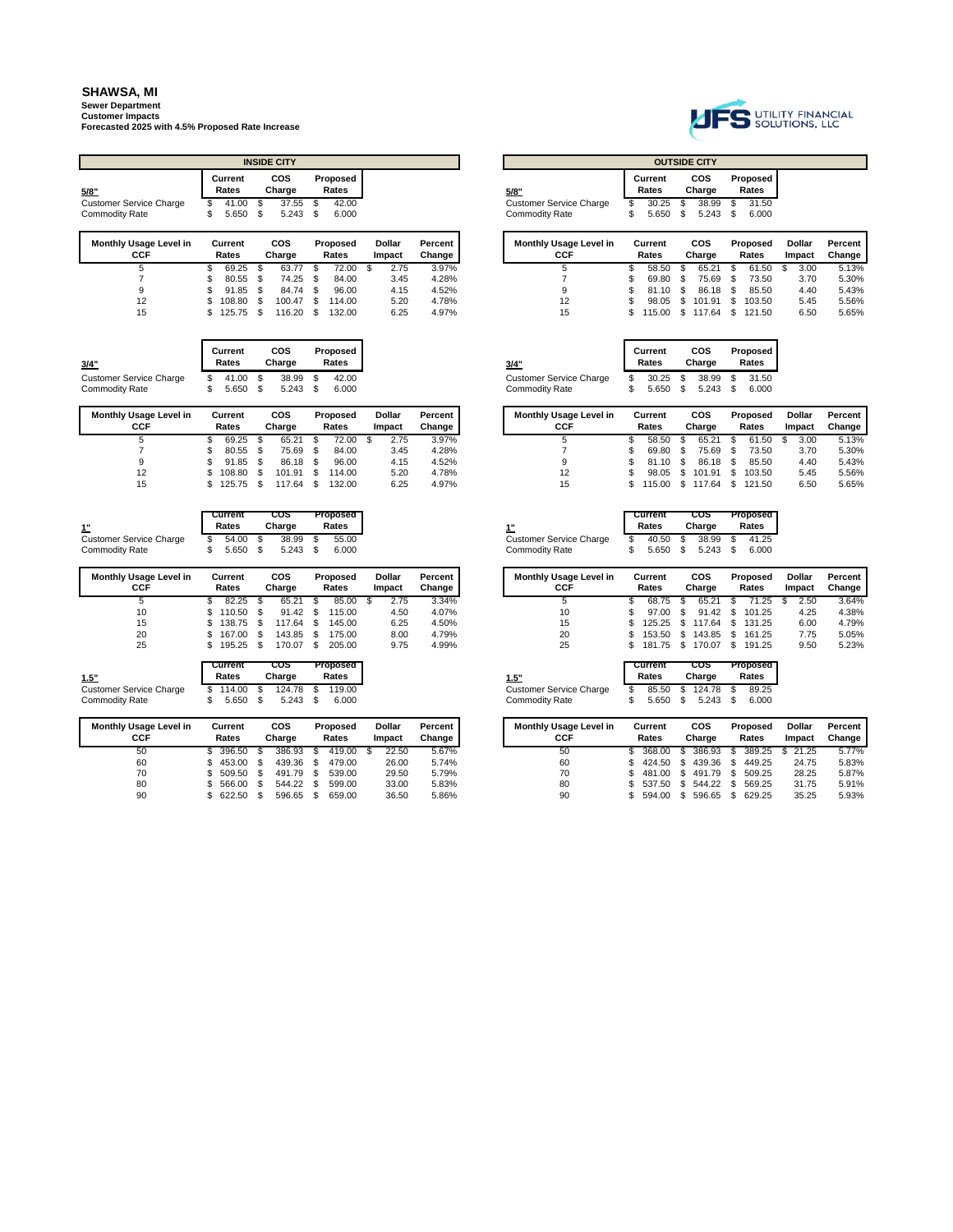|                                | Current      | cos            | Proposed      |               |         |                                | Current      | cos               | Proposed     |
|--------------------------------|--------------|----------------|---------------|---------------|---------|--------------------------------|--------------|-------------------|--------------|
| 2"                             | Rates        | Charge         | Rates         |               |         | 2"                             | Rates        | Charge            | Rates        |
| <b>Customer Service Charge</b> | 168.00<br>\$ | \$<br>233.96   | 175.00<br>\$  |               |         | <b>Customer Service Charge</b> | 126.00<br>\$ | \$<br>233.96      | 131.25<br>\$ |
| <b>Commodity Rate</b>          | \$<br>5.650  | \$<br>5.243    | \$<br>6.000   |               |         | <b>Commodity Rate</b>          | \$<br>5.650  | \$<br>5.243       | \$<br>6.000  |
| Monthly Usage Level in         | Current      | <b>COS</b>     | Proposed      | <b>Dollar</b> | Percent | Monthly Usage Level in         | Current      | <b>COS</b>        | Proposed     |
| <b>CCF</b>                     | Rates        | Charge         | Rates         | Impact        | Change  | CCF                            | Rates        | Charge            | Rates        |
| 60                             | 507.00<br>\$ | S<br>548.54    | 535.00<br>\$  | 28.00<br>-S   | 5.52%   | 60                             | 465.00<br>S  | \$<br>548.54      | 491.25<br>S  |
| 70                             | \$<br>563.50 | S<br>600.97    | \$<br>595.00  | 31.50         | 5.59%   | 70                             | S<br>521.50  | \$<br>600.97      | \$<br>551.25 |
| 80                             | \$<br>620.00 | \$<br>653.40   | \$<br>655.00  | 35.00         | 5.65%   | 80                             | S<br>578.00  | \$<br>653.40      | 611.25<br>\$ |
| 90                             | \$<br>676.50 | \$<br>705.83   | \$.<br>715.00 | 38.50         | 5.69%   | 90                             | Ś<br>634.50  | \$<br>705.83      | S<br>671.25  |
| 100                            | 733.00<br>\$ | - \$<br>758.26 | \$<br>775.00  | 42.00         | 5.73%   | 100                            | 691.00<br>\$ | \$<br>758.26      | 731.25<br>\$ |
|                                | Current      | cos            | Proposed      |               |         |                                | Current      | cos               | Proposed     |
| 3 <sup>0</sup>                 | Rates        | Charge         | Rates         |               |         | 3 <sup>0</sup>                 | Rates        | Charge            | Rates        |
| <b>Customer Service Charge</b> | 260.00<br>S  | 389.94<br>-S   | \$<br>271.00  |               |         | <b>Customer Service Charge</b> | 195.00<br>S  | \$<br>389.94      | 203.25<br>S  |
| <b>Commodity Rate</b>          | \$<br>5.650  | - \$<br>5.243  | \$<br>6.000   |               |         | <b>Commodity Rate</b>          | S<br>5.650   | \$<br>5.243       | \$<br>6.000  |
| Monthly Usage Level in         | Current      | <b>COS</b>     | Proposed      | Dollar        | Percent | Monthly Usage Level in         | Current      | $\overline{\cos}$ | Proposed     |
| <b>CCF</b>                     | Rates        | Charge         | Rates         | Impact        | Change  | CCF                            | Rates        | Charge            | Rates        |
| 70                             | \$<br>655.50 | S<br>756.95    | 691.00<br>\$  | Ŝ.<br>35.50   | 5.42%   | 70                             | \$<br>590.50 | \$<br>756.95      | 623.25<br>\$ |
| 80                             | \$<br>712.00 | S<br>809.38    | \$<br>751.00  | 39.00         | 5.48%   | 80                             | S<br>647.00  | \$<br>809.38      | S<br>683.25  |
| 90                             | \$<br>768.50 | S<br>861.81    | \$<br>811.00  | 42.50         | 5.53%   | 90                             | S<br>703.50  | S<br>861.81       | S<br>743.25  |
| 100                            | \$<br>825.00 | S<br>914.24    | \$<br>871.00  | 46.00         | 5.58%   | 100                            | S<br>760.00  | \$<br>914.24      | S<br>803.25  |
| 110                            | 881.50<br>\$ | \$<br>966.67   | \$<br>931.00  | 49.50         | 5.62%   | 110                            | Ś<br>816.50  | \$<br>966.67      | \$<br>863.25 |
|                                | Current      | cos            | Proposed      |               |         |                                | Current      | cos               | Proposed     |
| 4"                             | Rates        | Charge         | Rates         |               |         | 4"                             | Rates        | Charge            | Rates        |
| <b>Customer Service Charge</b> | \$<br>416.00 | S<br>779.88    | 433.00<br>\$  |               |         | <b>Customer Service Charge</b> | 312.00<br>\$ | \$<br>779.88      | 324.75<br>S  |
| <b>Commodity Rate</b>          | \$<br>5.650  | - \$<br>5.243  | \$<br>6.000   |               |         | <b>Commodity Rate</b>          | \$<br>5.650  | S<br>5.243        | \$<br>6.000  |
| Monthly Usage Level in         | Current      | cos            | Proposed      | <b>Dollar</b> | Percent | Monthly Usage Level in         | Current      | <b>COS</b>        | Proposed     |
| <b>CCF</b>                     | Rates        | Charge         | Rates         | Impact        | Change  | CCF                            | Rates        | Charge            | Rates        |
| 80                             | \$<br>868.00 | \$1.199.32     | \$<br>913.00  | 45.00<br>-S   | 5.18%   | 80                             | \$<br>764.00 | \$1,199.32        | 804.75<br>S  |
| 90                             | \$<br>924.50 | \$1,251.75     | \$<br>973.00  | 48.50         | 5.25%   | 90                             | S<br>820.50  | \$1,251.75        | S<br>864.75  |
| 100                            | \$<br>981.00 | \$1.304.18     | \$1,033.00    | 52.00         | 5.30%   | 100                            | S<br>877.00  | \$1,304.18        | 924.75<br>S  |
| 110                            | \$1,037.50   | \$1,356.61     | \$1,093.00    | 55.50         | 5.35%   | 110                            | S<br>933.50  | \$1,356.61        | \$<br>984.75 |
| 120                            | \$1,094.00   | \$1,409.04     | \$1,153.00    | 59.00         | 5.39%   | 120                            | 990.00<br>\$ | \$1,409.04        | \$1,044.75   |
|                                | Current      | cos            | Proposed      |               |         |                                | Current      | cos               | Proposed     |
| 6"                             | Rates        | Charge         | Rates         |               |         | 6"                             | Rates        | Charge            | Rates        |
| <b>Customer Service Charge</b> | 650.00<br>\$ | \$<br>1,247.81 | \$<br>676.00  |               |         | <b>Customer Service Charge</b> | 487.50<br>S  | \$1,247.81        | \$<br>507.00 |
| <b>Commodity Rate</b>          | \$<br>5.650  | \$<br>5.243    | \$<br>6.000   |               |         | <b>Commodity Rate</b>          | \$<br>5.650  | \$<br>5.243       | \$<br>6.000  |
| Monthly Usage Level in         | Current      | COS            | Proposed      | <b>Dollar</b> | Percent | Monthly Usage Level in         | Current      | <b>COS</b>        | Proposed     |
| $\sim$                         | в.           |                |               |               | $\sim$  | $\sim$                         | n-           | CH.               | n.           |

|     | "          | ----                                  | .     | PYNU   | .      |
|-----|------------|---------------------------------------|-------|--------|--------|
| CCF | Rates      | Charge                                | Rates | Impact | Change |
| 90  |            | \$1.158.50 \$ 1.719.68 \$ 1.216.00 \$ |       | 57.50  | 4.96%  |
| 100 |            | \$1.215.00 \$ 1.772.11 \$ 1.276.00    |       | 61.00  | 5.02%  |
| 110 |            | \$1,271.50 \$1,824.54 \$1,336.00      |       | 64.50  | 5.07%  |
| 120 |            | \$1,328,00 \$1,876.97 \$1,396.00      |       | 68.00  | 5.12%  |
| 130 | \$1,384.50 | \$1,929.40 \$1,456.00                 |       | 71.50  | 5.16%  |

|                      | Current<br>Rates            | cos<br>Charge                 | Proposed<br>Rates           |               |         | <u>2"</u>                                               | Current<br>Rates            | cos<br>Charge               | Proposed<br>Rates           |               |         |
|----------------------|-----------------------------|-------------------------------|-----------------------------|---------------|---------|---------------------------------------------------------|-----------------------------|-----------------------------|-----------------------------|---------------|---------|
| rvice Charge<br>ate: | 168.00<br>\$<br>\$<br>5.650 | \$<br>233.96<br>\$<br>5.243   | \$<br>175.00<br>\$<br>6.000 |               |         | <b>Customer Service Charge</b><br><b>Commodity Rate</b> | 126.00<br>S<br>\$<br>5.650  | 233.96<br>\$<br>\$<br>5.243 | S<br>131.25<br>\$<br>6.000  |               |         |
| sage Level in        | Current                     | cos                           | Proposed                    | Dollar        | Percent | Monthly Usage Level in                                  | Current                     | cos                         | Proposed                    | Dollar        | Percent |
| CCF                  | Rates                       | Charge                        | Rates                       | Impact        | Change  | CCF                                                     | Rates                       | Charge                      | Rates                       | Impact        | Change  |
| 60                   | \$<br>507.00                | \$<br>548.54                  | \$<br>535.00                | 28.00<br>- \$ | 5.52%   | 60                                                      | \$<br>465.00                | \$<br>548.54                | 491.25<br>\$                | 26.25<br>\$   | 5.65%   |
| 70                   | \$<br>563.50                | \$<br>600.97                  | \$<br>595.00                | 31.50         | 5.59%   | 70                                                      | \$<br>521.50                | 600.97<br>S                 | \$<br>551.25                | 29.75         | 5.70%   |
| 80                   | \$<br>620.00                | \$<br>653.40                  | \$<br>655.00                | 35.00         | 5.65%   | 80                                                      | \$<br>578.00                | \$<br>653.40                | \$<br>611.25                | 33.25         | 5.75%   |
| 90                   | \$<br>676.50                | 705.83<br>\$                  | \$<br>715.00                | 38.50         | 5.69%   | 90                                                      | \$<br>634.50                | 705.83<br>\$                | 671.25<br>\$                | 36.75         | 5.79%   |
| 100                  | \$<br>733.00                | \$<br>758.26                  | \$<br>775.00                | 42.00         | 5.73%   | 100                                                     | \$<br>691.00                | \$<br>758.26                | \$731.25                    | 40.25         | 5.82%   |
|                      | Current                     | cos                           | Proposed                    |               |         |                                                         | Current                     | cos                         | Proposed                    |               |         |
|                      | Rates                       | Charge                        | Rates                       |               |         | 3"                                                      | Rates                       | Charge                      | Rates                       |               |         |
| rvice Charge         | 260.00<br>\$                | 389.94<br>S                   | \$<br>271.00                |               |         | <b>Customer Service Charge</b>                          | 195.00<br>\$                | 389.94<br>\$                | S<br>203.25                 |               |         |
| ate:                 | \$<br>5.650                 | \$<br>5.243                   | \$<br>6.000                 |               |         | <b>Commodity Rate</b>                                   | \$<br>5.650                 | \$<br>5.243                 | \$<br>6.000                 |               |         |
| sage Level in        | Current                     | cos                           | Proposed                    | Dollar        | Percent | Monthly Usage Level in                                  | Current                     | cos                         | Proposed                    | Dollar        | Percent |
| CCF                  | Rates                       | Charge                        | Rates                       | Impact        | Change  | <b>CCF</b>                                              | Rates                       | Charge                      | Rates                       | Impact        | Change  |
| 70                   | \$<br>655.50                | 756.95<br>S,                  | \$<br>691.00                | 35.50<br>-S   | 5.42%   | 70                                                      | \$<br>590.50                | \$<br>756.95                | \$<br>623.25                | 32.75<br>\$   | 5.55%   |
| 80                   | \$<br>712.00                | \$<br>809.38                  | \$<br>751.00                | 39.00         | 5.48%   | 80                                                      | Ŝ<br>647.00                 | \$<br>809.38                | \$<br>683.25                | 36.25         | 5.60%   |
| 90                   | \$<br>768.50                | \$<br>861.81                  | \$<br>811.00                | 42.50         | 5.53%   | 90                                                      | \$<br>703.50                | \$<br>861.81                | 743.25<br>\$                | 39.75         | 5.65%   |
| 100                  | \$<br>825.00                | S<br>914.24                   | \$<br>871.00                | 46.00         | 5.58%   | 100                                                     | S<br>760.00                 | 914.24<br>S                 | 803.25<br>S                 | 43.25         | 5.69%   |
| 110                  | \$<br>881.50                | \$<br>966.67                  | \$<br>931.00                | 49.50         | 5.62%   | 110                                                     | \$<br>816.50                | \$<br>966.67                | \$<br>863.25                | 46.75         | 5.73%   |
|                      | Current                     | cos                           | Proposed                    |               |         |                                                         | Current                     | cos                         | Proposed                    |               |         |
|                      | Rates                       | Charge                        | Rates                       |               |         | 4"                                                      | Rates                       | Charge                      | Rates                       |               |         |
| rvice Charge         | 416.00<br>\$                | 779.88<br>\$                  | 433.00<br>\$                |               |         | <b>Customer Service Charge</b>                          | 312.00<br>\$                | \$<br>779.88                | \$<br>324.75                |               |         |
| ate:                 | \$<br>5.650                 | \$<br>5.243                   | \$<br>6.000                 |               |         | <b>Commodity Rate</b>                                   | \$<br>5.650                 | \$<br>5.243                 | 6.000<br>\$                 |               |         |
| sage Level in        | Current                     | cos                           | Proposed                    | Dollar        | Percent | Monthly Usage Level in                                  | Current                     | <b>COS</b>                  | Proposed                    | <b>Dollar</b> | Percent |
| CCF                  | Rates                       | Charge                        | Rates                       | Impact        | Change  | <b>CCF</b>                                              | Rates                       | Charge                      | Rates                       | Impact        | Change  |
| 80                   | \$<br>868.00                | 1,199.32<br>\$                | \$<br>913.00                | 45.00<br>\$   | 5.18%   | 80                                                      | 764.00<br>\$                | \$1,199.32                  | \$<br>804.75                | 40.75<br>\$   | 5.33%   |
| 90                   | \$<br>924.50                | \$1,251.75                    | \$<br>973.00                | 48.50         | 5.25%   | 90                                                      | Ŝ<br>820.50                 | \$1,251.75                  | \$<br>864.75                | 44.25         | 5.39%   |
| 100                  | \$<br>981.00                | \$1,304.18                    | \$1,033.00                  | 52.00         | 5.30%   | 100                                                     | \$<br>877.00                | \$1,304.18                  | 924.75<br>\$                | 47.75         | 5.44%   |
| 110                  | \$1,037.50                  | \$1,356.61                    | \$1,093.00                  | 55.50         | 5.35%   | 110                                                     | \$<br>933.50                | \$1,356.61                  | 984.75<br>\$                | 51.25         | 5.49%   |
| 120                  | \$1,094.00                  | \$1,409.04                    | \$1,153.00                  | 59.00         | 5.39%   | 120                                                     | \$<br>990.00                | \$1,409.04                  | \$1,044.75                  | 54.75         | 5.53%   |
|                      | Current                     | cos                           | Proposed                    |               |         |                                                         | Current                     | cos                         | Proposed                    |               |         |
|                      | Rates                       | Charge                        | Rates                       |               |         | 6"                                                      | Rates                       | Charge                      | Rates                       |               |         |
| rvice Charge<br>ate: | 650.00<br>\$<br>\$<br>5.650 | 1,247.81<br>\$<br>\$<br>5.243 | \$<br>676.00<br>6.000<br>\$ |               |         | <b>Customer Service Charge</b><br><b>Commodity Rate</b> | 487.50<br>\$<br>\$<br>5.650 | \$1,247.81<br>\$<br>5.243   | 507.00<br>\$<br>6.000<br>\$ |               |         |
| sage Level in        | Current                     | COS                           | Proposed                    | Dollar        | Percent | Monthly Usage Level in                                  | Current                     | <b>COS</b>                  | Proposed                    | <b>Dollar</b> | Percent |
| CCF                  | Rates                       | Charge                        | Rates                       | Impact        | Change  | <b>CCF</b>                                              | Rates                       | Charge                      | Rates                       | Impact        | Change  |
| 90                   | \$1.158.50                  | \$1,719.68                    | \$1,216.00                  | 57.50<br>\$   | 4.96%   | 90                                                      | \$<br>996.00                | \$1,719.68                  | \$1,047.00                  | \$<br>51.00   | 5.12%   |
| 100                  | \$1,215.00                  | \$1,772.11                    | \$1,276.00                  | 61.00         | 5.02%   | 100                                                     | \$1,052.50                  | \$1,772.11                  | \$1,107.00                  | 54.50         | 5.18%   |
|                      | \$1,271.50                  | \$1,824.54                    | \$1,336.00                  | 64.50         | 5.07%   | 110                                                     | \$1,109.00                  | \$1,824.54                  | \$1,167.00                  | 58.00         | 5.23%   |
|                      |                             |                               |                             |               |         |                                                         |                             |                             |                             |               |         |
| 110<br>120           | \$1,328.00                  | \$1,876.97                    | \$1,396.00                  | 68.00         | 5.12%   | 120                                                     | \$1,165.50                  | \$1,876.97                  | \$1,227.00                  | 61.50         | 5.28%   |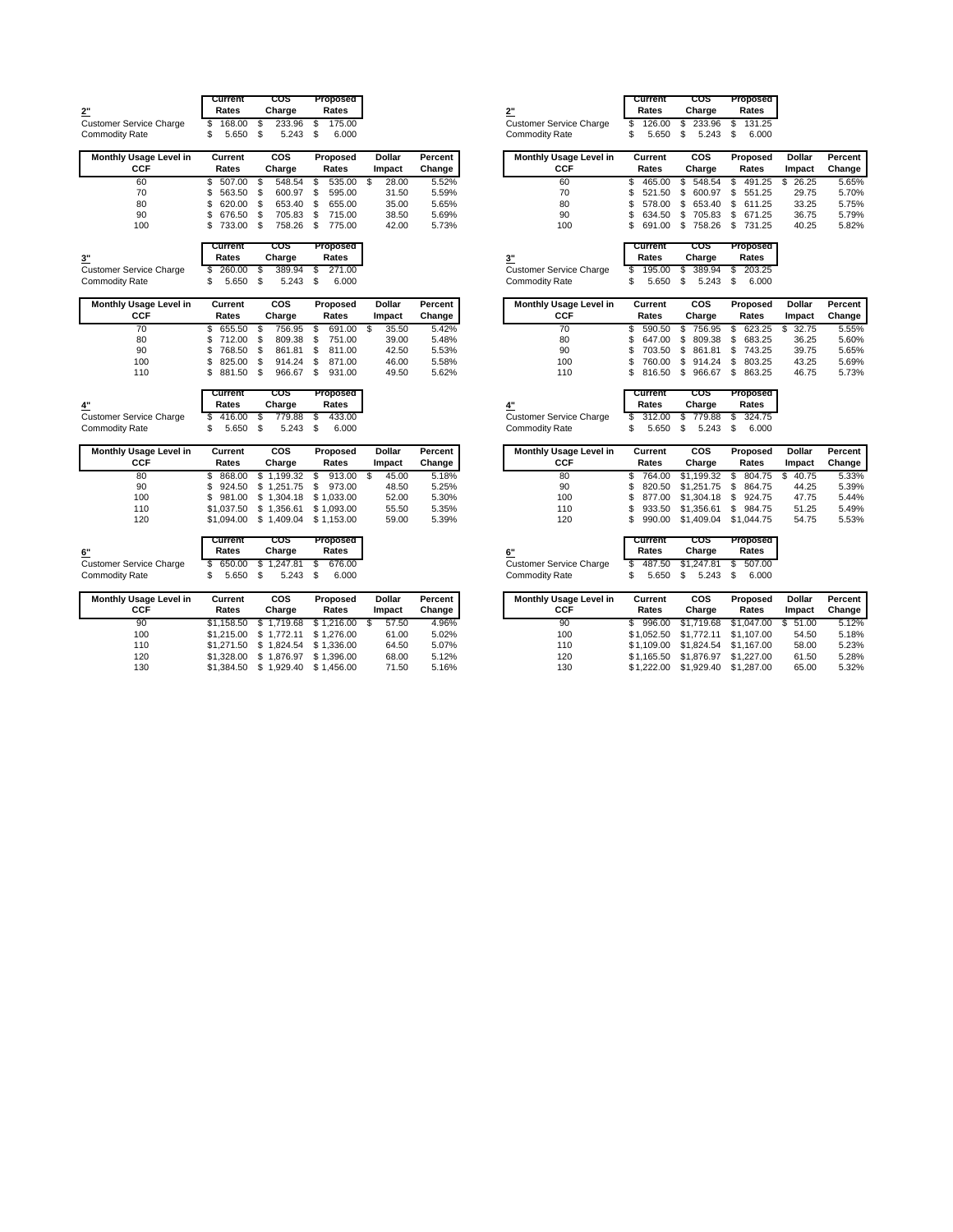**Sewer Department Customer Impacts Forecasted 2026 with 4.5% Proposed Rate Increase**

|                                      |                  |      | <b>INSIDE CITY</b>   |      |                          |  |                         |                   |                                      |  |                  |                      | <b>OUTSIDE CITY</b>  |      |                   |
|--------------------------------------|------------------|------|----------------------|------|--------------------------|--|-------------------------|-------------------|--------------------------------------|--|------------------|----------------------|----------------------|------|-------------------|
| 5/8"                                 | Current<br>Rates |      | <b>COS</b><br>Charge |      | Proposed<br>Rates        |  |                         |                   | 5/8"                                 |  | Current<br>Rates |                      | <b>COS</b><br>Charge |      | Proposed<br>Rates |
| Customer Service Charge              | 42.00            |      | 37.55<br>-S          | - \$ | 43.00                    |  |                         |                   | <b>Customer Service Charge</b>       |  | 31.50            | \$                   | 38.99                |      | 32.00             |
| <b>Commodity Rate</b>                | 6.000<br>S       |      | $5.243$ \$<br>- \$   |      | 6.400                    |  |                         |                   | <b>Commodity Rate</b>                |  | 6.000            | S                    | 5.243                | - \$ | 6.400             |
| Monthly Usage Level in<br><b>CCF</b> | Current<br>Rates |      | <b>COS</b><br>Charge |      | <b>Proposed</b><br>Rates |  | <b>Dollar</b><br>Impact | Percent<br>Change | <b>Monthly Usage Level in</b><br>CCF |  | Current<br>Rates | <b>COS</b><br>Charge |                      |      | Proposed<br>Rates |
| 5                                    | 72.00            |      | 63.77                |      | 75.00                    |  | 3.00                    | 4.17%             | 5                                    |  | 61.50            |                      | 65.21                |      | 64.00             |
|                                      | 84.00 \$         |      | $74.25$ \$           |      | 87.80                    |  | 3.80                    | 4.52%             |                                      |  | 73.50            | \$.                  | 75.69                | - S  | 76.80             |
| 9                                    | 96.00            | - \$ | 84.74                | . ድ  | 100.60                   |  | 4.60                    | 4.79%             | 9                                    |  | 85.50            | \$.                  | 86.18                | - S  | 89.60             |
| 12                                   | 114.00 S         |      | 100.47               | - \$ | 119.80                   |  | 5.80                    | 5.09%             | 12                                   |  | 103.50           | \$.                  | 101.91               | -S   | 108.80            |
| 15                                   | 132.00           |      | 116.20 \$            |      | 139.00                   |  | 7.00                    | 5.30%             | 15                                   |  | 121.50           | -S                   | 117.64               | - \$ | 128.00            |

| 3/4"                           | Current<br>Rates | <b>COS</b><br>Charge |          | Proposed<br>Rates |       |
|--------------------------------|------------------|----------------------|----------|-------------------|-------|
| <b>Customer Service Charge</b> | 42.00            |                      | 38.99 \$ |                   | 43.00 |
| <b>Commodity Rate</b>          | 6.000            |                      | 5.243    |                   | 6.400 |

| Monthly Usage Level in<br>CCF | Current<br>Rates |     | <b>COS</b><br>Charge |     | Proposed<br>Rates | <b>Dollar</b><br>Impact | Percent<br>Change |  |  |
|-------------------------------|------------------|-----|----------------------|-----|-------------------|-------------------------|-------------------|--|--|
| 5.                            | 72.00            |     | 65.21                |     | 75.00             | 3.00                    | 4.17%             |  |  |
|                               | 84.00            | \$. | 75.69                | £.  | 87.80             | 3.80                    | 4.52%             |  |  |
| 9                             | 96.00            | \$. | 86.18                | £.  | 100.60            | 4.60                    | 4.79%             |  |  |
| 12                            | 114.00           | \$. | 101.91               | \$. | 119.80            | 5.80                    | 5.09%             |  |  |
| 15                            | 132.00           |     | 117 64               |     | 139.00            | 7 NO                    | 530%              |  |  |

| 1"                             |    | Current<br>Rates |      | cos<br>Charge | Proposed<br>Rates |
|--------------------------------|----|------------------|------|---------------|-------------------|
| <b>Customer Service Charge</b> | S. | 55.00            | - \$ | 38.99         | 56.00             |
| <b>Commodity Rate</b>          |    | 6.000            | - \$ | 5.243         | 6.400             |

| Monthly Usage Level in<br>CCF |     | Current<br>Rates |     | <b>COS</b><br>Charge |     | Proposed<br>Rates |    | <b>Dollar</b><br>Impact | Percent<br>Change |  |  |
|-------------------------------|-----|------------------|-----|----------------------|-----|-------------------|----|-------------------------|-------------------|--|--|
| 5                             |     | 85.00            | \$. | 65.21                | \$  | 88.00             | -S | 3.00                    | 3.53%             |  |  |
| 10                            | S.  | 115.00           | -S  | 91.42                | \$. | 120.00            |    | 5.00                    | 4.35%             |  |  |
| 15                            | SS. | 145.00           | S.  | 117.64               | \$  | 152.00            |    | 7.00                    | 4.83%             |  |  |
| 20                            |     | 175.00           | \$. | 143.85               | \$  | 184.00            |    | 9.00                    | 5.14%             |  |  |
| 25                            | S.  | 205.00           | S   | 170.07               |     | 216.00            |    | 11.00                   | 5.37%             |  |  |

|                         | Current | cos    | Proposed         |
|-------------------------|---------|--------|------------------|
|                         | Rates   | Charge | Rates            |
| Customer Service Charge | 119.00  |        | 124.78 \$ 123.75 |
| <b>Commodity Rate</b>   | 6.000   | 5.243  | 6.400            |

| Monthly Usage Level in<br>CCF |             | Current<br>Rates |    | cos<br>Charge |     | <b>Proposed</b><br>Rates |  | <b>Dollar</b><br>Impact | Percent<br>Change |
|-------------------------------|-------------|------------------|----|---------------|-----|--------------------------|--|-------------------------|-------------------|
| 50                            | S           | 419.00           | S  | 386.93        | \$  | 443.75                   |  | 24.75                   | 5.91%             |
| 60                            |             | 479.00           | S  | 439.36        | \$  | 507.75                   |  | 28.75                   | 6.00%             |
| 70                            | S           | 539.00           | S  | 491.79        | \$  | 571.75                   |  | 32.75                   | 6.08%             |
| 80                            | 599.00<br>S |                  | S  | 544.22        | \$  | 635.75                   |  | 36.75                   | 6.14%             |
| 90                            |             | 659.00           | \$ | 596.65        | \$. | 699.75                   |  | 40.75                   | 6.18%             |



**Proposed Rates**

|  | <b>INSIDE CITY</b>   |                   |  |                                |                  |     | <b>OUTSIDE CITY</b> |                          |
|--|----------------------|-------------------|--|--------------------------------|------------------|-----|---------------------|--------------------------|
|  | <b>COS</b><br>Charge | Proposed<br>Rates |  | 5/8"                           | Current<br>Rates |     | COS<br>Charge       | <b>Proposed</b><br>Rates |
|  | 37.55                | 43.00             |  | <b>Customer Service Charge</b> | 31.50            |     | 38.99               | 32.00                    |
|  | 5.243                | 6.400             |  | <b>Commodity Rate</b>          | 6.000            | \$. | 5.243               | 6.400                    |

| sage Level in<br>:CF | Current<br>Rates | cos<br>Charge |        |     | <b>Proposed</b><br>Rates | Dollar<br>Impact | Percent<br>Change | <b>Monthly Usage Level in</b><br>CCF | Current<br>Rates |      | cos<br>Charge    | <b>Proposed</b><br>Rates | <b>Dollar</b><br>Impact | Percent<br>Change |
|----------------------|------------------|---------------|--------|-----|--------------------------|------------------|-------------------|--------------------------------------|------------------|------|------------------|--------------------------|-------------------------|-------------------|
| 5                    | 72.00            |               | 63.77  |     | 75.00                    | 3.00             | 4.17%             |                                      | 61<br>. 50       |      | 65.21            | 64.00                    | 2.50                    | 4.07%             |
|                      | 84.00 \$         |               | 74.25  |     | 87.80                    | 3.80             | 4.52%             |                                      | 73.50            |      | 75.69            | 76.80                    | 3.30                    | 4.49%             |
| 9                    | 96.00 \$         |               | 84.74  | \$. | 100.60                   | 4.60             | 4.79%             |                                      | 85.50            |      | 86.18            | 89.60                    | 4.10                    | 4.80%             |
| 12                   | 114.00           |               | 100.47 |     | 119.80                   | 5.80             | 5.09%             |                                      | 103.50           | . SS | 101.91           | 108.80                   | 5.30                    | 5.12%             |
| 15                   | 132.00           |               | 116.20 |     | 139.00                   | 7.00             | 5.30%             | 15                                   |                  |      | 121.50 \$ 117.64 | 128.00                   | 6.50                    | 5.35%             |

| /4"                    | Current<br>Rates | COS<br>Charge |
|------------------------|------------------|---------------|
| ustomer Service Charge | 31.50            | \$<br>38.99   |
| ommodity Rate          | 6.000            | 5.243         |

| sage Level in<br>CF | Current<br>Rates |           | COS<br>Charge |  | Proposed<br>Rates | Dollar<br>Impact | Percent<br>Change | <b>Monthly Usage Level in</b><br>CCF | Current<br>Rates | cos<br>Charge  | Proposed<br>Rates | <b>Dollar</b><br>Impact | Percent<br>Change |
|---------------------|------------------|-----------|---------------|--|-------------------|------------------|-------------------|--------------------------------------|------------------|----------------|-------------------|-------------------------|-------------------|
| 5                   |                  | 72.00     | 65.21         |  | 75.00             | 3.00             | 4.17%             |                                      | 61.50            | $65.2^{\circ}$ | 64.00             | 2.50                    | 4.07%             |
|                     |                  | 84.00 \$  | 75.69         |  | 87.80             | 3.80             | 4.52%             |                                      | 73.50 \$         | 75.69          | 76.80             | 3.30                    | 4.49%             |
| 9                   |                  | 96.00 \$  | 86.18 \$      |  | 100.60            | 4.60             | 4.79%             |                                      | 85.50 \$         | 86.18          | 89.60             | 4.10                    | 4.80%             |
| 12                  |                  | 114.00 \$ | 101.91        |  | 119.80            | 5.80             | 5.09%             | 12                                   | 103.50 \$        | 101.91 \$      | 108.80            | 5.30                    | 5.12%             |
| 15                  |                  | 132.00 \$ | 117.64        |  | 139.00            | 7.00             | 5.30%             | 15                                   | 121.50 \$ 117.64 |                | 128.00            | 6.50                    | 5.35%             |

| 4 H                     | Current<br>Rates | COS<br>Charge | <b>Proposed</b><br>Rates |
|-------------------------|------------------|---------------|--------------------------|
| Customer Service Charge | 55.00            | 38.99         | 56.00                    |
| Commoditv Rate          | 6.000            | 5.243         | 6.400                    |

**Cur** 

| sage Level in<br>:CF | Current<br>Rates |        | cos<br>Charge | Proposed<br>Rates | Dollar<br>Impact | <b>Percent</b> I<br>Change | <b>Monthly Usage Level in</b><br>CCF | Current<br>Rates | cos<br>Charge | Proposed<br>Rates | Dollar<br>Impact | Percent<br>Change |
|----------------------|------------------|--------|---------------|-------------------|------------------|----------------------------|--------------------------------------|------------------|---------------|-------------------|------------------|-------------------|
| 5                    |                  | 85.00  | 65.21         | 88.00             | 3.00             | $3.53\%$                   |                                      | 71.25            | 65.21         | 74.00             | 2.75             | 3.86%             |
| 10                   |                  | 115.00 | 91.42         | 120.00            | 5.00             | 4.35%                      | 10                                   | 101.25           | 91.42         | 106.00            | 4.75             | 4.69%             |
| 15                   |                  | 145.00 | 17.64         | 152.00            | 7.00             | 4.83%                      | 15                                   | 131.25           | 117.64        | 138.00            | 6.75             | 5.14%             |
| 20                   |                  | 175.00 | 143.85        | 184.00            | 9.00             | 5.14%                      | 20                                   | 161.25           | 143.85        | 170.00            | 8.75             | 5.43%             |
| 25                   |                  | 205.00 | 170.07        | 216.00            | 11.00            | 5.37%                      | 25                                   | 191.25           | 170.07        | 202.00            | 10.75            | 5.62%             |

| 1.5"                    |
|-------------------------|
| Customer Service Charge |
| Commodity Date          |

| Current<br>Rates |      | cos<br>Charge | Proposed<br>Rates |       |  |  |  |  |  |
|------------------|------|---------------|-------------------|-------|--|--|--|--|--|
| 89.25            | - \$ | 124.78        | -S                | 93.00 |  |  |  |  |  |
| e nnn            |      | $F \Omega$    |                   | 0.100 |  |  |  |  |  |

| sage Level in<br>:CF | Rates | Current | cos<br>Charge |        |      | Proposed<br>Rates | Dollar<br>Impact | <b>Percent</b><br>Change I |  | <b>Monthly Usage Level in</b><br>CCF | Current<br>Rates | cos<br>Charge              | <b>Proposed</b><br>Rates | Dollar<br>Impact | Percent<br>Change |
|----------------------|-------|---------|---------------|--------|------|-------------------|------------------|----------------------------|--|--------------------------------------|------------------|----------------------------|--------------------------|------------------|-------------------|
| 50                   |       | 419.00  |               | 386.93 |      | 443.75            | 24.75            | 5.91%                      |  | 50                                   | 389.25           | 386.93 \$                  | 413.00                   | 23.75            |                   |
| 60                   |       | 479.00  |               | 439.36 |      | 507.75            | 28.75            | 6.00%                      |  | 60                                   | 449.25 \$        | 439.36 \$                  | 477.00                   | 27.75            |                   |
| 70                   |       | 539.00  |               | 491.79 | - \$ | 571.75            | 32.75            | 6.08%                      |  | 70                                   |                  | 509.25 \$ 491.79 \$ 541.00 |                          | 31.75            |                   |
| 80                   |       | 599.00  |               | 544.22 |      | 635.75            | 36.75            | 6.14%                      |  | 80                                   | 569.25 \$        | 544.22 \$ 605.00           |                          | 35.75            |                   |
| 90                   |       | 659.00  |               | 596.65 |      | 699.75            | 40.75            | 6.18%                      |  | 90                                   | 629.25           | 596.65 \$                  | 669.00                   | 39.75            |                   |